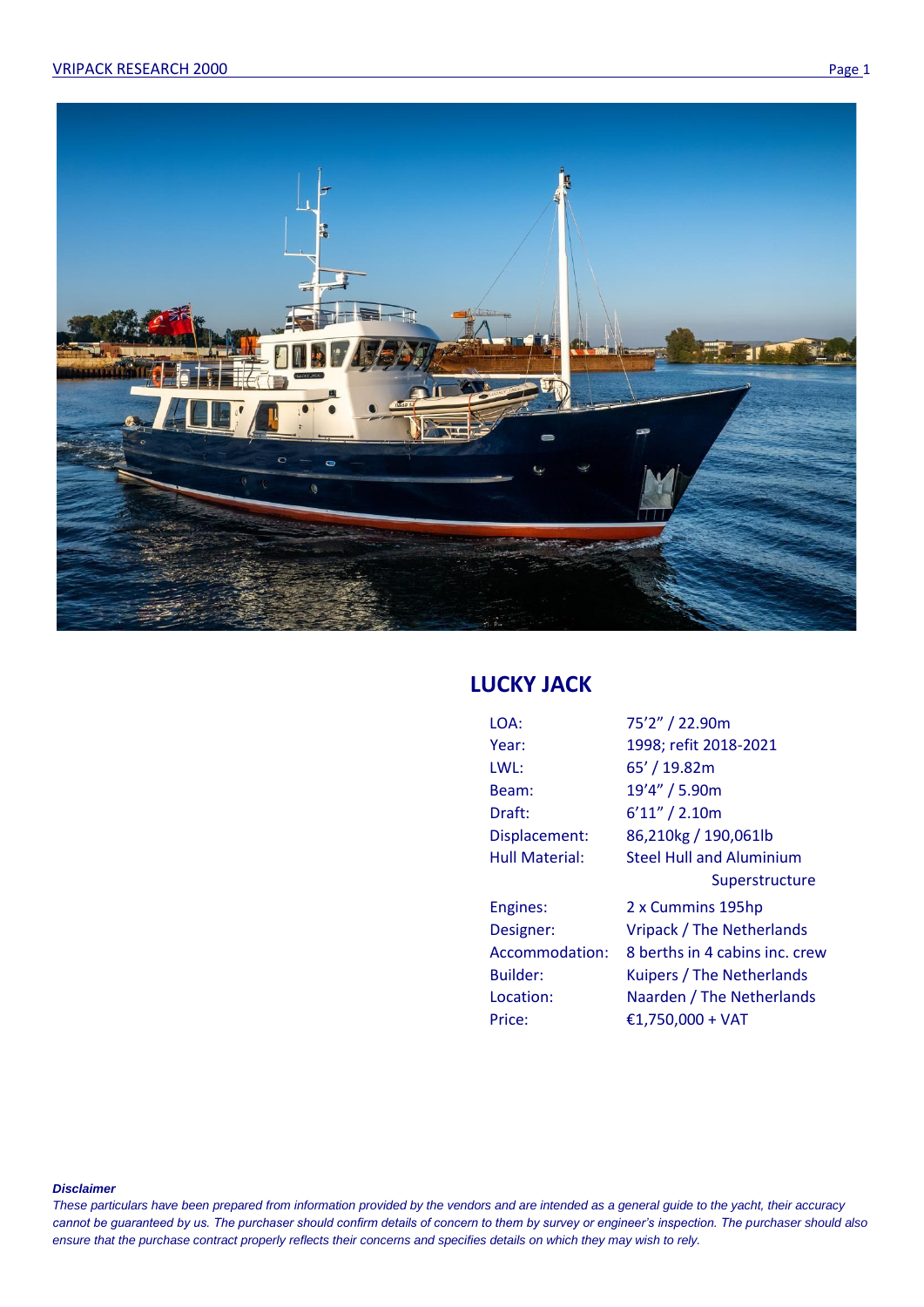## **Broker's Comments:**

LUCKY JACK is a proper little ship, originally built at Kuipers Shipyard to unmistakable designs by Vripack, she is based on the Doggersbank series. Whilst she is perfect for serious passage making, the charm of her design and build is that she can be handled without the need for crew as you wish, or with a minimum number. This makes her suitable for family, owner-driver cruising.

The original build with a steel hull and aluminium superstructure is both robust and finely finished. She has a fantastic bridge with all round visibility and a lovely deck saloon. She also has a lot of deck space and large areas for alfresco dining. She has four sleeping cabins all of which are en-suite.

Between 2019 and 2021, LUCKY JACK was substantially refitted at the De Gier Shipyard in Holland in order to fit her for a world cruise to the high latitudes This plan has now been shelved, and this ocean ready explorer is now available for sale in full cruising trim.

The refit was all-encompassing, but the list below incorporates the main headline works:

- Stern extension to Lloyds.
- Stainless steel bow protector.
- New Awlgrip midnight blue topside paint.
- Rework of the underwater body and new antifouling.
- All portlights removed and refitted and new storm boards fitted.
- Custom built RIB tender to commercial standards.
- New custom built hydraulic crane mast.
- New custom built antenna mast, hydraulic lowering.
- Engines and generators totally serviced.
- Fuel tanks opened and cleaned.
- New engine room and lazarette ventilation.
- 230/400V AC system total upgrade.
- 24V DC system replaced.
- Freshwater tanks opened and cleaned and water system overhauled.
- Grey and black water tanks opened and cleaned and systems overhauled.
- Hydraulic system overhauled.
- Rudders removed and refurbished.
- New Fire Pro system in engine room and lazarette.
- Full overhaul of the air conditioning systems.
- New Kabola central heating.
- Maretron system fitted.
- New Furuno network navigation system with professional Doppler radar.
- New communications and Wi-Fi system.
- New soft furnishings throughout.
- New LED lighting system throughout.
- New deckhead and side panels.
- New carpets.
- New Corian surfaces.
- New galley equipment with Miele.
- New layout and control system for the pilothouse.

### *Disclaimer*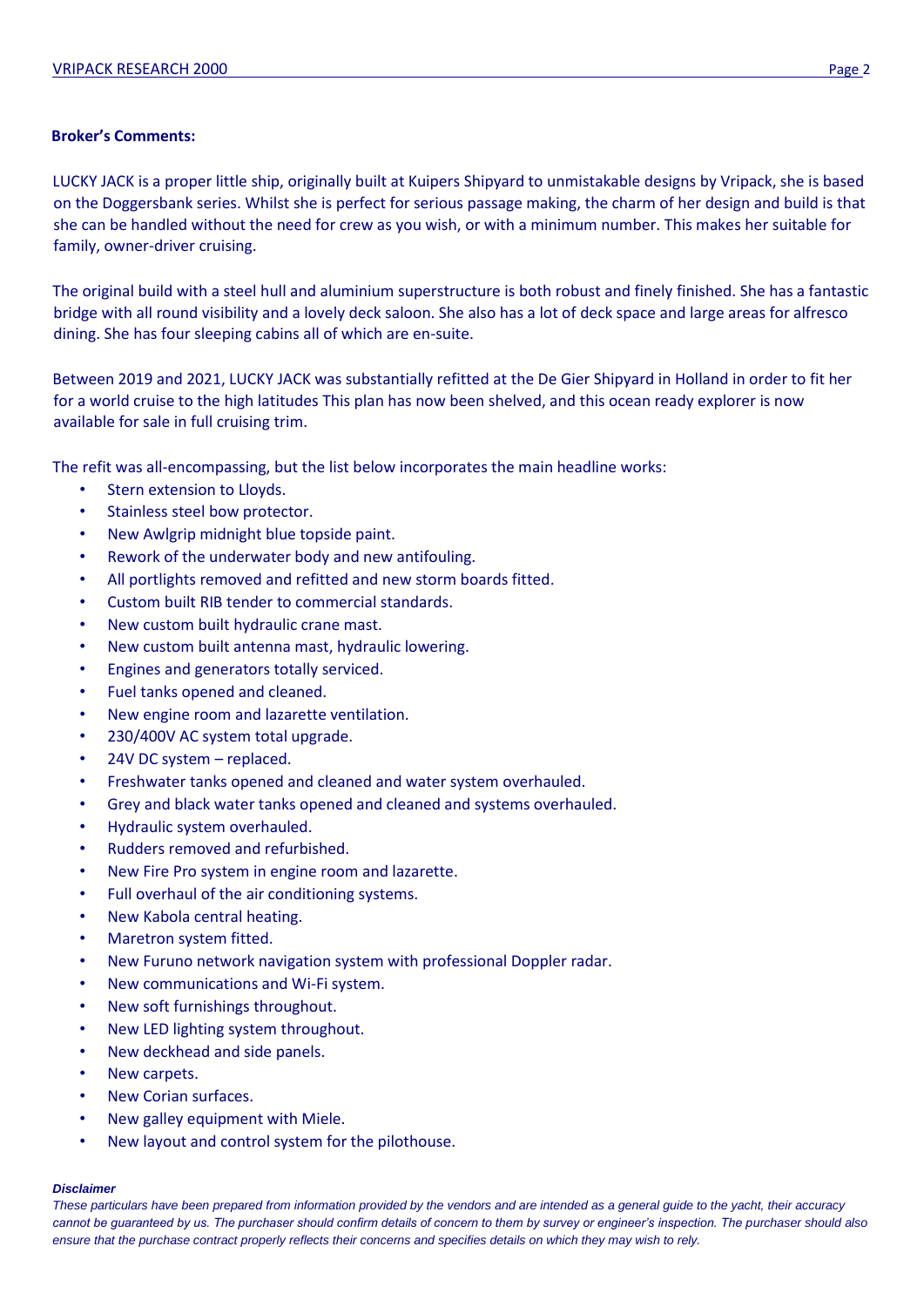These works are incorporated into the specification and badged as 2021 refit items for clarity. There is a full refit list available on request.

### **Owner's Comments:**

We bought LUCKY JACK in 2017 from her first owner for a long planned family cruise to the higher latitudes. After some initial light use and testing, we hired an experienced refit manager and put her in a comprehensive refit in Holland. This was to fully prepare LUCKY JACK for our planned 3-year sabbatical cruise, which should take us from Europe to Iceland, Greenland and through the NW Passage to Alaska and the Pacific Northwest, later returning to Europe via Patagonia.

LUCKY JACK was designed by Vripack, the inventors of the explorer yacht concept, and built to Lloyds by one of the best custom yards for explorer yachts in this size, Kuipers Yachtbouw in Holland, with many acclaimed Vripack Doggersbank custom yachts to their credit. We are life-long sailors with a number of ocean crossings under our belt, and we specifically singled out a Vripack – Kuipers vessel for our first power yacht. LUCKY JACK suits our plans exceptionally well, with a stainless steel bow section, fully protected propellers, a big ship style pilothouse and a general layout that is perfectly suited for extended cruising in both warm and cold climates. She can be safely managed by an owner-operator couple alone, and also comfortably accommodate 6 + 2 in great comfort for extended cruising.

During the refit LUCKY JACK was further improved by a stern extension, designed and CFD tested by Marimecs, that improves both speed and fuel consumption as well as a working platform for access to the water, and a new hydraulic crane mast with a "SUV"-style tender custom built in NZ to fit to its boat deck storage location. Other improvements include a hydronic heating system and all new 24VDC installation and Nav/Comms. LUCKY JACK is now technically and cosmetically better that new and ready for any adventure a new owner might dream of.

The current Covid-19 pandemic delayed the refit and the start of our cruise in 2020, and will keep us from departing in time for a 2021 North Atlantic crossing to the NW Passage. Now that Canada has closed its arctic waters until at least February 2022, the time window for the sabbatical cruise has closed for part of our family. We therefore now have decided to explore the option of a sale today, as LUCKY JACK is not best suited for local cruising, until a next time-window might open up for the family.

We sea-trialed LUCKY JACK in the fall of 2020 and early 2021 to the full satisfaction of the refit team. She is ready to go, with only minor final commissioning jobs to complete. Equipment already purchased ranges from a full set of tools on board for autonomy, to all new sets of household items, like tableware and kitchen equipment to cabin supplies like mattresses, linen and towels. Further, a qualifying buyer could take advantage of the possibility to add his/her final personal touches to LUCKY JACK tax free while still in The Netherlands, and assume the full 1-year refit warranty available from the shipyard running to July 2022.

#### *Disclaimer*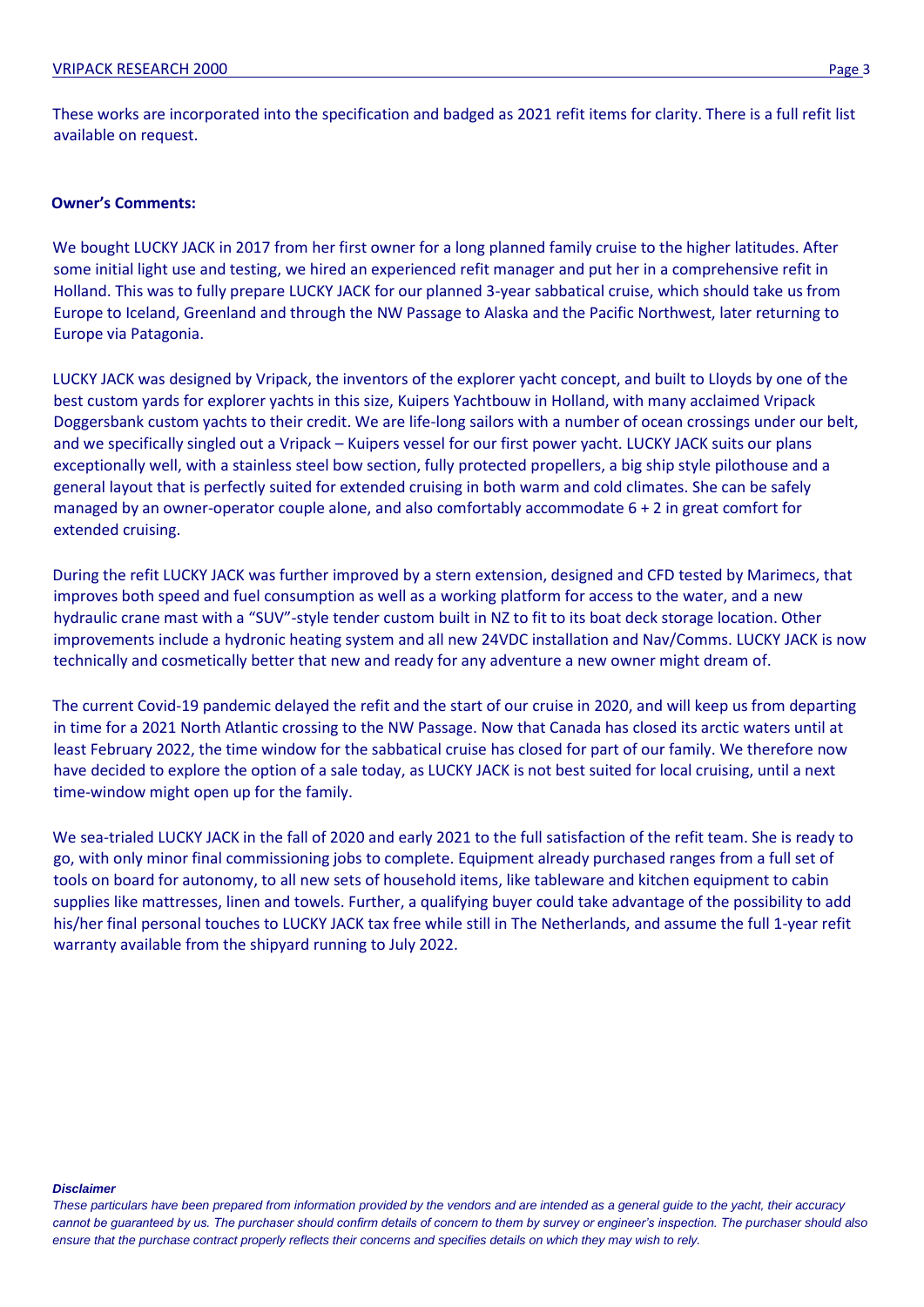## **Construction:**

*RCD Status: Our understanding is that the yacht is exempt from the essential safety requirements of the Recreational Craft Directive as she was built and placed into use within the EU prior to 16.06.1998.*

*Hull and Superstructure built in accordance to Lloyd's Register of Shipping. Lloyds Certificate updated following the 2021 stern extension.* 

*A full set of Vripack construction drawings is available in digital format.* 

## *Hull, Deck & Superstructure Construction:*

- Built by Kuipers Woudsend B.V. Woudsend Holland, with subcontractors for Hull: Jachtwerf vd Werff & Visser - Irnsum - Holland.
- Interior: Hagebo B.V. Woudsend Holland.
- Construction: Vripack-Yachting International Holland.
- Interior design: Vripack-Yachting International Holland.
- Air-draft: (minimum) ± 22'2" / 6.75m max. 34'5" / 10.50m.
- Heavy displacement round bilged hull with integrated stern platform, flared bow and deep skeg.
- Built in 8/7/6 mm steel with framing each (45) cm and steel bulwarks (5 mm).  $\Box$  4 watertight compartments by 3 bulkheads, of which 1 has a watertight door.
- Hakorit docking/bumper strips along the hull sides, and extended by 2 metres in stainless steel along the stern extension during 2021 refit.
- Steel bulwarks with stainless steel railing all over the bulwark.
- Stainless steel stern line tubes, bow protection plate in polished stainless steel and anchor hull-shell pockets fitted with stainless steel protection strips – all new in 2021 refit. Stainless steel fairlead holes, anchor chain hawse pipes and bollards.

The bow section of the hull is built in 304 stainless steel and painted, with polished 316 stainless plating and reinforcements as required in high stress areas. In ice conditions, the paint might chip, but the stainless hull plates will not corrode, giving ample time for paint repairs at a later time.

Extended generator double walled stainless steel exhausts integrated into stern extension during 2021 refit.

- Hull topsides sanded, repaired as needed, primed and painted in Awlgrip midnight blue (2021 refit).
- Underwater body sanded, repaired as necessary and a full International Interprotect primer system applied before antifouling in red (2021 refit).
- Superstructure built in aluminium with 6mm plate in the front and 5mm at the sides.
- Paint touch ups as required to superstructure during 2021 refit, with new aluminium name boards in Awlgrip and silver.
- Port side deck storage compartment rearranged and fitted with new lighting (2021 refit).
- All porthole frames and boxes in hull sides refitted and repainted, all deck hatches refitted and painted, all portholes in the superstructure refitted as needed and window frames and boxes painted (2021 refit).
- All bilges descaled and painted (2021 refit).
- Foredeck crane mast replaced in 2021 refit, built new as per the original Vripack and Lloyds approved drawing of stainless steel 316 and painted as per the superstructure. New 10mm 1 x 19 standing rigging, all new running rigging in Dyneema, new hydraulics includes electric controls, valves and manifolds, topping lift

### *Disclaimer*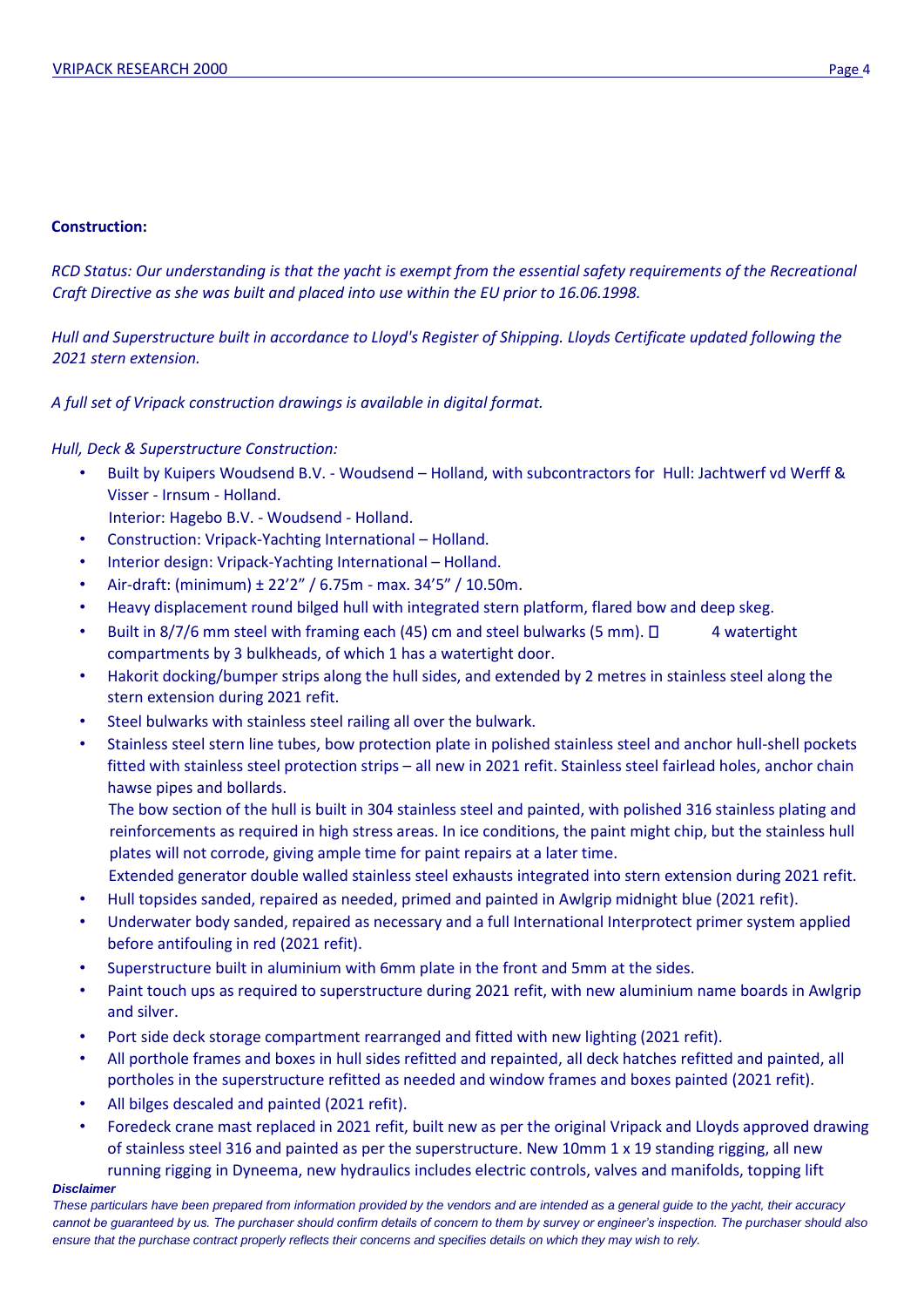cylinder, turning motor and reel winch. New electrical equipment including LED navigation lights, strobe light, LED hi/low deck lights and LED forward power beam light.

- Steel/aluminium decks covered with Esthec ± 6 mm in a bedding compound.
- These decks re-laid in 2010 and repaired as required during refit 2021. The repair marks show on the sun deck, but will need to weather for some time, before a light sanding will provide a uniform color again.
- Aluminium deck skylights on fore deck. Large fabricated aluminium deck hatch in the Pilothouse.
- Stainless steel fittings and hardware, bollards, hand and stainless steel sea railings of ca. 95 cm.
- Fore deck lockers and lockers on aft deck, sun deck and storage locker on portside access from deck.
- 2 x 6/8 mm steel balanced (Nacra profile) rudders dropped, sandblasted and with a new paint system (2021.) The seals and Thordon bearings were renewed, hydraulic cylinders rebuilt and all hoses, valves and switches renewed during 2021 refit.

With its large profiled rudders and the large and slow turning propellers, the yacht "turns on a dime", even without the bow thruster.

- 1 metre stern extension fitted designed by Marimecs using CFD analysis and built to Lloyds rules with a Lloyds certificate issued. This incorporates steps from boarding platform to deck, custom Multiplex carbon fibre foldable swimming ladder and a dedicated storage area for it. New removable stainless steel railing poles, new hot and cold deck shower system in polished stainless steel box, 2 x folding cleats for dinghies, 2 x LED deck lights and Sikafloor decking (2021 refit).
- A pre-refit ultrasonic scan of the hull showed perfect results.

## *Insulation:*

- Thermal hull down to waterline and superstructure with foam.
- Acoustic as per anti-noise and vibrations specialist' advice.
- Saloon  $\pm$  60-62 dB (A) at cruising speed under power.
- The joinery is flexible mounted.
- Anti-vibration 2mm plates epoxy glued with Vibradamp A90-P anti-vibration glue to the inside engine room and hull above shaft.
- Acoustic foam has been installed under the deck above the engine room and bulkhead.
- Floors contain silencer foam Isomat PS 14.
- Decks, gangways, walls are filled with closed cell polyurethane isolation foam 35mm thickness.
- All flooring are laid floating with acoustic foamstrips.

### **Machinery:**

### *Engine & Gearboxes:*

- Twin CUMMINS type N-855-M 6 cylinders diesel engines, hours ca. 2500.
- Continuous rating of 195 Hp each (145 kW) at 1800 rpm.
- Mechanical engines without turbo charging, closed intercooling system with hull coolers and dry insulated underwater exhausts with silencer.
- Twin Disc, type 5091 reduction 3.38 : 1 installed with separate oil cooling heat exchangers and flexible couplings.
- Twin Racor type fuel filters with by-pass system and fuel cooling between tank and main engines.
- Fuel transfer system with electric and manual pump with manifold between the tanks.
- 1 x Alfa Laval fuel separator.

### *Maintenance & Performance:*

• Maximum speed under power: ± 11.0 knots @ 1800 rpm.

### *Disclaimer*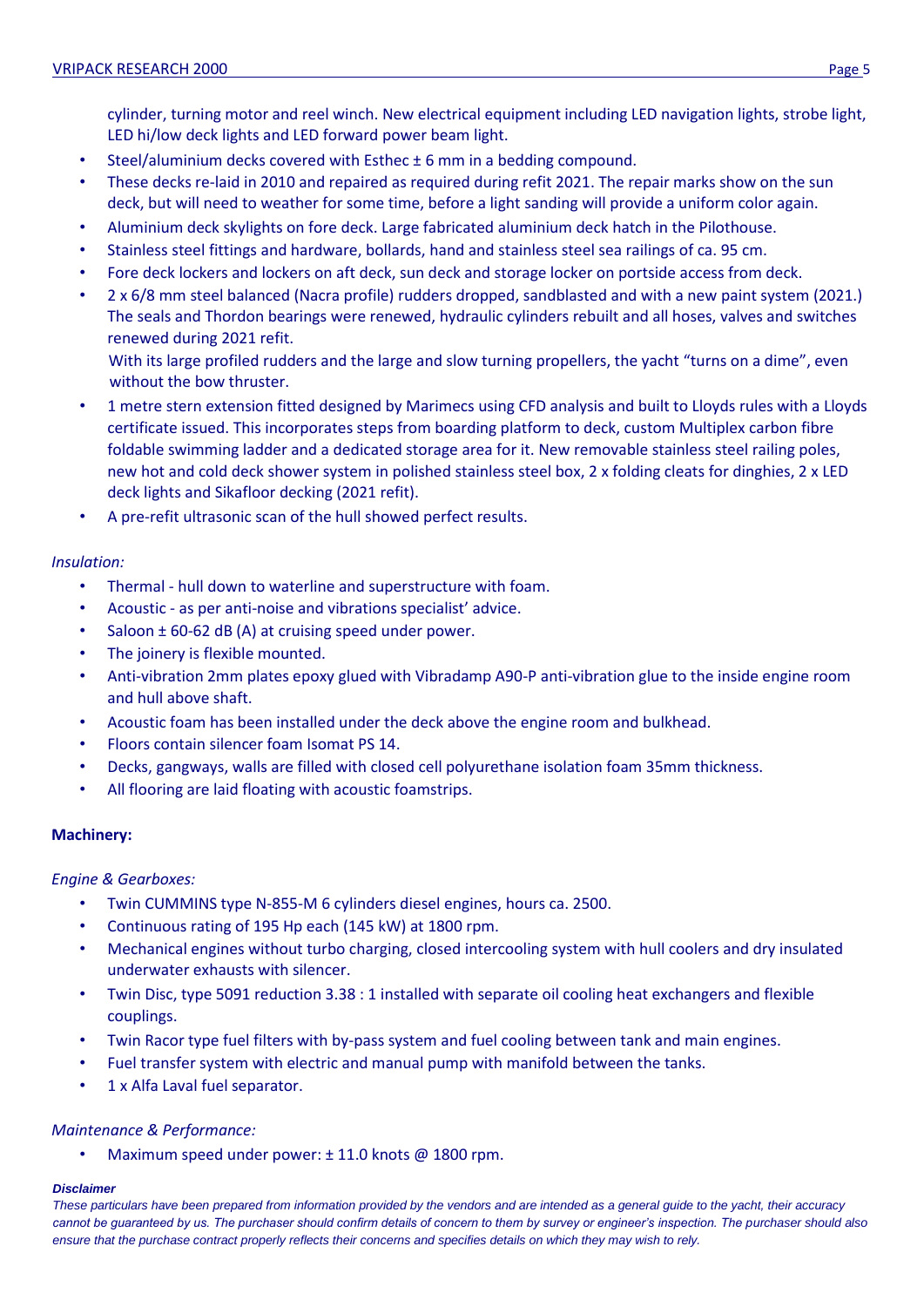- Cruising speed under power: ± 9.5 knots @ 1500 rpm.
- Range and Consumption under power; ± 3000 NM at cruising speed
- Complete service by Cummins Holland. Oil samples testing came back with "as new" result  $\Box$  New engine mounts (2021 refit).
- Fernstrum hull coolers removed, serviced, sandblasted and refitted with new thermal insulation of the pipes (2021 refit).

*Fire Control System:* 

- Automatic Firepro systems installed in engine room and lazarette (2021 refit).
- Central control and activation panel outside the engine room.
- System connected both to the CSI and Maretron monitoring and alarm systems.

#### *Disclaimer*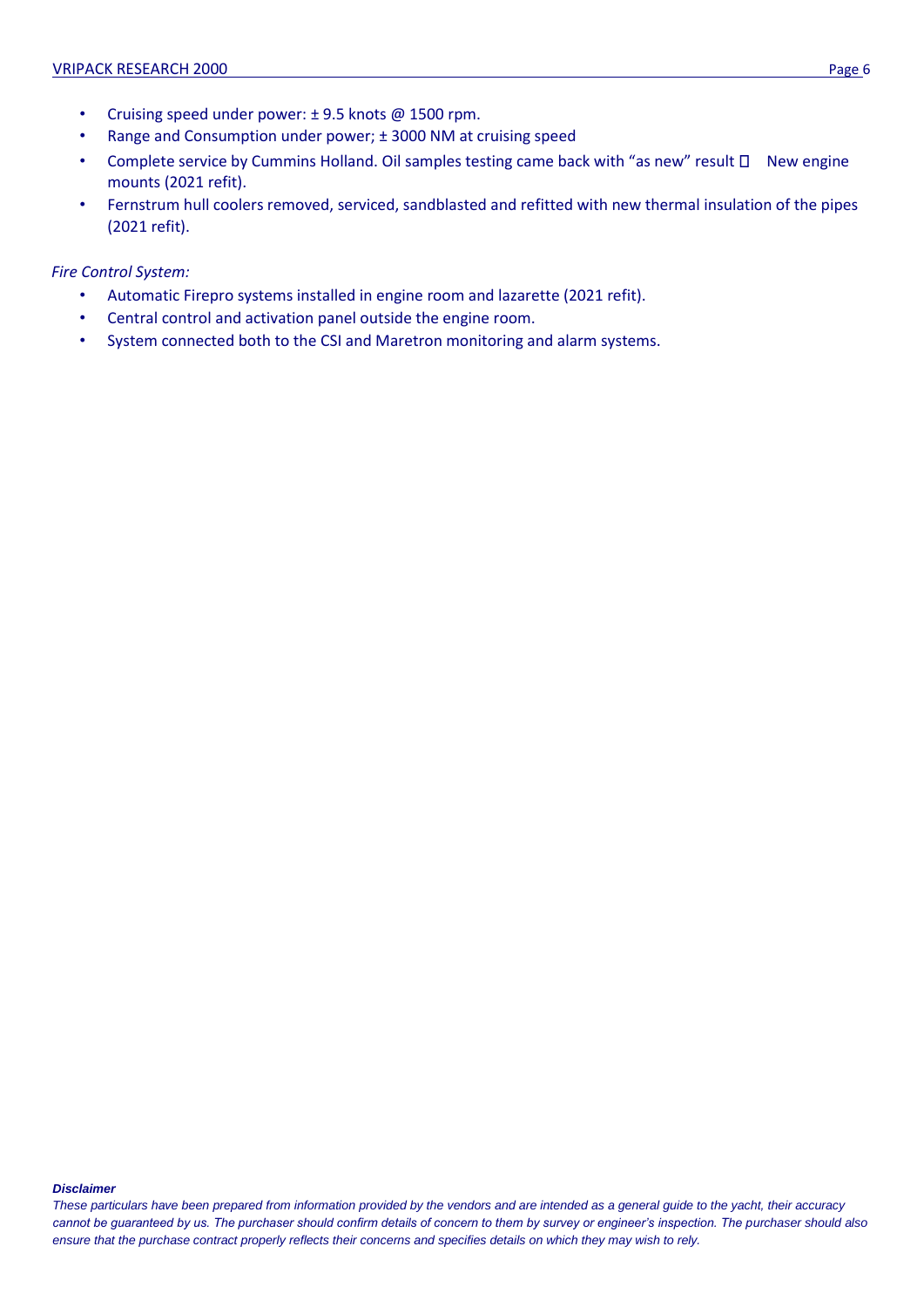## *Propulsion & Steering*:

- Monitoring by analogue / digital meters and CSI system for various alarms.
- Start and stop controls / alarms at wheelhouse and engine room.
- Electronic / Micro Commander control system for engines in the Pilothouse, with a second mobile unit with 7 meter cable that can be positioned on the sundeck on port and starboard side for docking and this unit can be placed at the flybridge as well. Mobile unit received a Maretron display in 2021 refit.
- Conventional type propeller shafts. ± 70 mm Ø material F 51 Duplex 4462 steel replaced in 2021 refit with new seals and Thordon bearings.
- Vamill closed water shaft cooling and lubricating system, water with antifreeze.
- With separate pump on each shaft. Shaft lubrication and cooling systems rebuilt with new piping as required, pumps rebuilt, header and cooling tanks flushed and cleaned (2021 refit).
- 2 x HS-Aquaprop 4 x blade bronze  $\pm \emptyset$  965 mm. 2 x spares in storage.
- Hydraulic Attema type Frisian 35, ± 38 Hp bowthruster. Thrust pressure of ± 4750 N. Proportional joystick control in wheelhouse and on the mobile control unit. Refitted with new bearings, seals and belts (2021 refit).
- SeaRocq hydraulic stabilizers by Naiad/KoopNautic type 2030 fins system with wheelhouse control. 2 x 0.6 m2 GRP-kevlar fins. Stabiliser fins dropped checked and reinstalled with new bearings and seals. New deflectors fitted to protect the fins from weed, lines etc. (2021 refit).
- Attema hydraulic actuator system with double cylinders.
- Steering by joystick (Follow Up) or by autopilot.
- Orbitrol wheel steering in wheelhouse for emergency steering.

## *Other Mechanical Equipment:*

- Hydraulic Attema 150 lt power pack tank unit in engine room for bow thruster, stabilizers, anchor winches, steering, autopilot and crane mast. PTO on both main engines plus electric motor.
- Hydraulic oil and all pumps tested, cooling pump rebuild and cooling system redesigned.
- All hydraulic hoses in the engine room, lazarette and on the crane mast replaced during 2021 refit.

## *Ventilation System:*

- New ventilation systems installed in engine room and lazarette during the 2021 refit.
- New Flowgrill air intake louvres with mist eliminator built into the port side superstructure with water trap and sound absorption layers.
- New Combimac main engine room supply fan, frequency controlled via temperature sensor.
- New engine room air distribution box and air channels.
- 2 x new Flowgrill louvres fitted to the aft deck ventilation channels with water trap boxes.
- 2 x new EBM-Papst 5 stage exhaust fans, fitted port and stbd to the aft deck Flowgrill air exhaust boxes.
- Central exhaust system for all heads, and galley extractor, all new 2021.
- Fresh air supply to all Air conditioning fancoils.

## **Electrical Systems:**

## *Voltage Systems:*

• Professional electrical installation built by Kuipers.

 $\Box$ 

### *Disclaimer*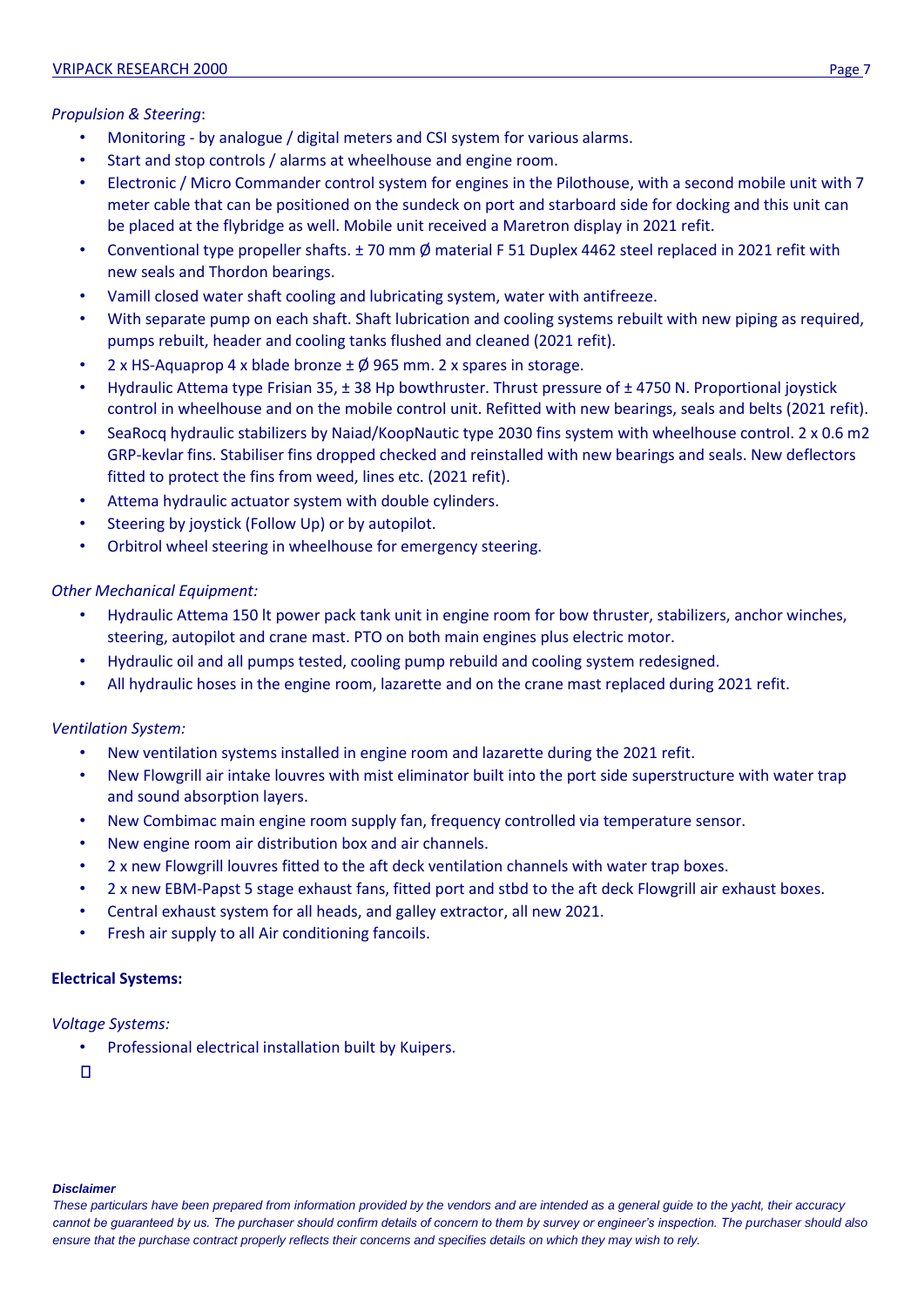- Separate main panels/switchboards for 24V and 220/380V, including aut. fuse-breaker / switches and indication / control lamps in lazarette and wheelhouse.
- 220V AC and 24 V DC system. 230/400V AC system checked, altered upgraded and refitted by ADK and Mastervolt. AC switchboard upgrades designed and built by ADK. New shore and generator AC power supply switchbox with shore power connections for EU and US systems. New systems and monitoring and pump switch box built and installed in engine room (2021 refit).
- 24V DC system new 24V DC switchboard designed by ADK. All monitoring and control by Mastervolt bus system with MasterView monitors in lazarette and pilothouse. New 24V DC central system cabling in engine room and lazarette (2021 refit).
- The twin 24kw generator system was supplemented by a new and powerful 24VDC system. When cruising, no generator is required now and the battery banks provide extended quiet time at anchor.
- Complete 230/400V AC and 24V DC system drawings by ADK available in electronic file format.

## *Battery Banks:*

- Start set main engines: 1 x 200Amp/24V consisting of 2 batteries of 200Amp/12V (new 2021).
- Start set generator: 1 x 80Amp/24V consisting of 2 batteries of 80Amp/12V (new 2021).
- Engine and generator start batteries with backup parallel switching option to service bank (2021 refit).
- Service bank: 2 x 900AH/24V battery banks of Firefly carbon foam batteries (2021 refit).
- All seaworthy stowed in lazarette.

## *Battery Chargers and inverters:*

- 12kw high power central inverter system by Mastervolt plus 2 x 230V AC dedicated Mastervolt and Victron inverters (2021 refit).
- 3 x 100A 24V Mastervolt ChargeMaster III multi current chargers plus dedicated Mastervolt charger for start batteries (2021 refit).

## *Alternators:*

• 2 x 300A military grade APS alternators to main engines with 2 x AlphaPro charge regulators (2021 refit).

## *Generators:*

- 1 x Northern Lights type M964/24kW (at 1500 rpm) 220/380V 50 Hz in sound shield box. Ca. 4400 hours  $\Box$ Port side there is a silencer with wet exhaust system.
- 1 x Northern Lights type M964/24kW (at 1500 rpm) 220/380V 50 Hz in sound shield box. Ca. 2500 hours  $\Box$ Starboard side there is a silencer with insulated dry exhaust.
- Start and stop controls at wheelhouse and engine room.
- Complete service by Northern Lights Holland in 2021 refit.
- Load tested to 110% load.
- New generator mounts (2021 refit).
- Fernstrum hull coolers removed, sent for service, sandblasted and refitted with new hoses and clamps (2021 refit).
- Exhaust end-pipes rebuilt new in double-walled stainless steel piping with new stern extension (2021 refit).

 $\Box$ 

#### *Disclaimer*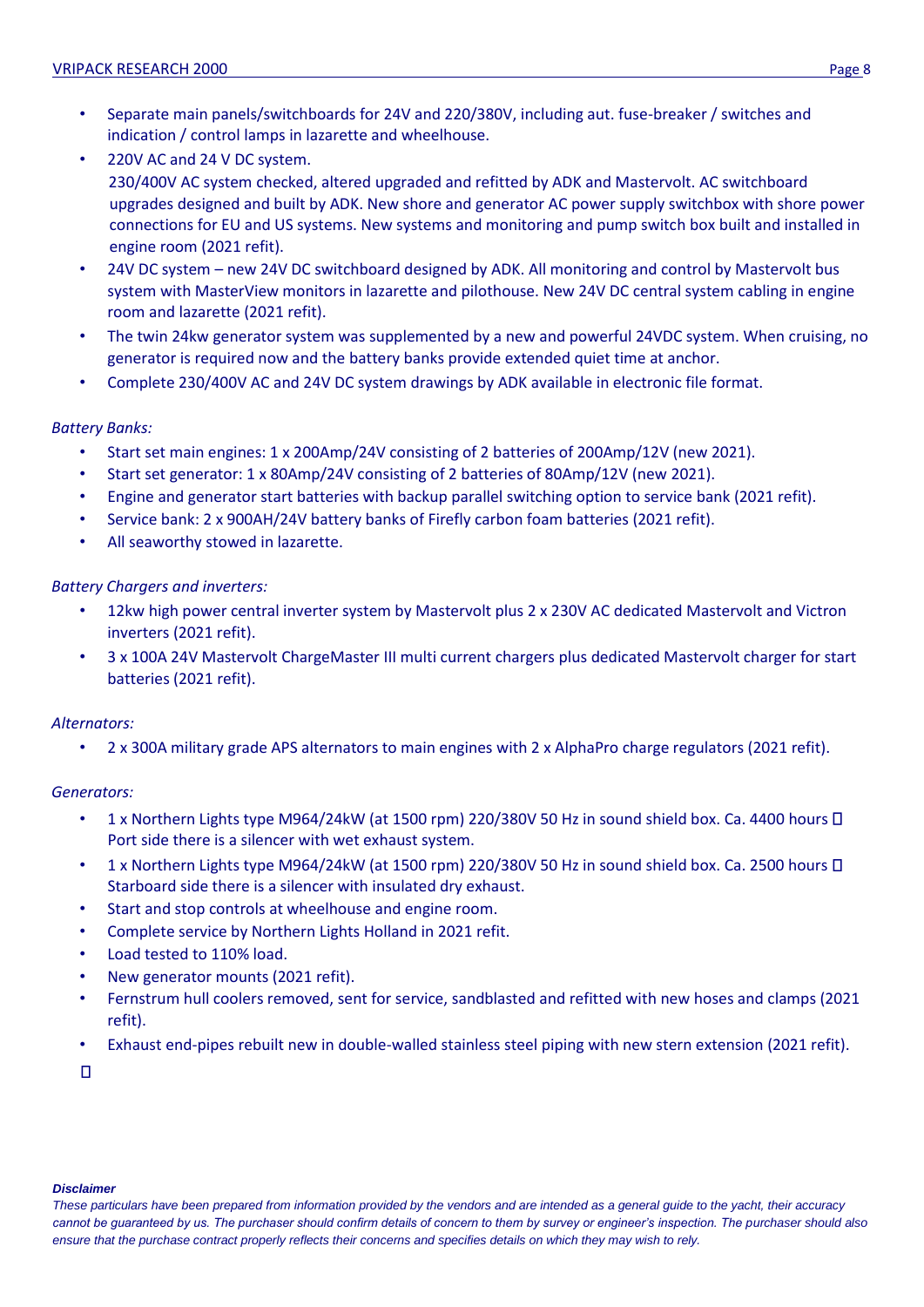## *Shore Power:*

- Shore power intake on fore deck (1x) and aft deck (2x, refit 2021).
- New shorepower switchboard built and installed by ADK in 2021 refit.
- Ship shore cable of 20 m.

## *Monitoring and Control:*

- Maretron NMEA 2000 digital monitoring system installed all new in the 2021 refit.
- Central touch screen display in pilothouse and three additional system monitors (engine room, mobile control unit, dashboard).
	- All existing CSI and other systems refitted and kept running in parallel to this new system.
- □ Networked heat and smoke detection.

## **Plumbing Systems:**

## *Fresh Water & Water Heating System:*

- Fresh water 1 x 220/380 V Sihi, model AOHA 1102 AN 001.01.0 self-priming pump with a capacity of 1,500 lt/hr. System with central UV sterilizer and carbon and paper filters (2021 refit).
- Hot water system by electrical Sentry boiler as back up to the Kabola combi boiler.
- Hot water selectable between Kabola heater or electric boiler with new circulation pump (2021 refit).
- Hot/cold water shower at bathing platform (new 2021).
- Cold water on aft deck, fore deck and sun deck.

## *Watermaker:*

• Aquatec 190 Watermaker providing 4,500 litres/day with autoflush and full monitoring package (new in 2021 refit).

## *Air compressor:*

- New air compressor installed in Lazarette.
- Compressed air supply installed new to foredeck, engine room and sun deck.
- Signal horn at antenna mast, supplied by central compressor, via accumulator tank.

## *Bilge Pumps:*

- 1 x Heavy-duty pump with manifold for bilge compartments, direct overboard, refitted 2021.
- Exchangeable by-pass back-up system with deck wash / firefighting pump.
- Bilge alarm Jabsco model FS 20 with optical and acoustical alarm (new 2021).
- In all compartments Jabsco 24V local pumps with automatic float switches except for engine room (all new 2021).

 $\Box$ 

#### *Disclaimer*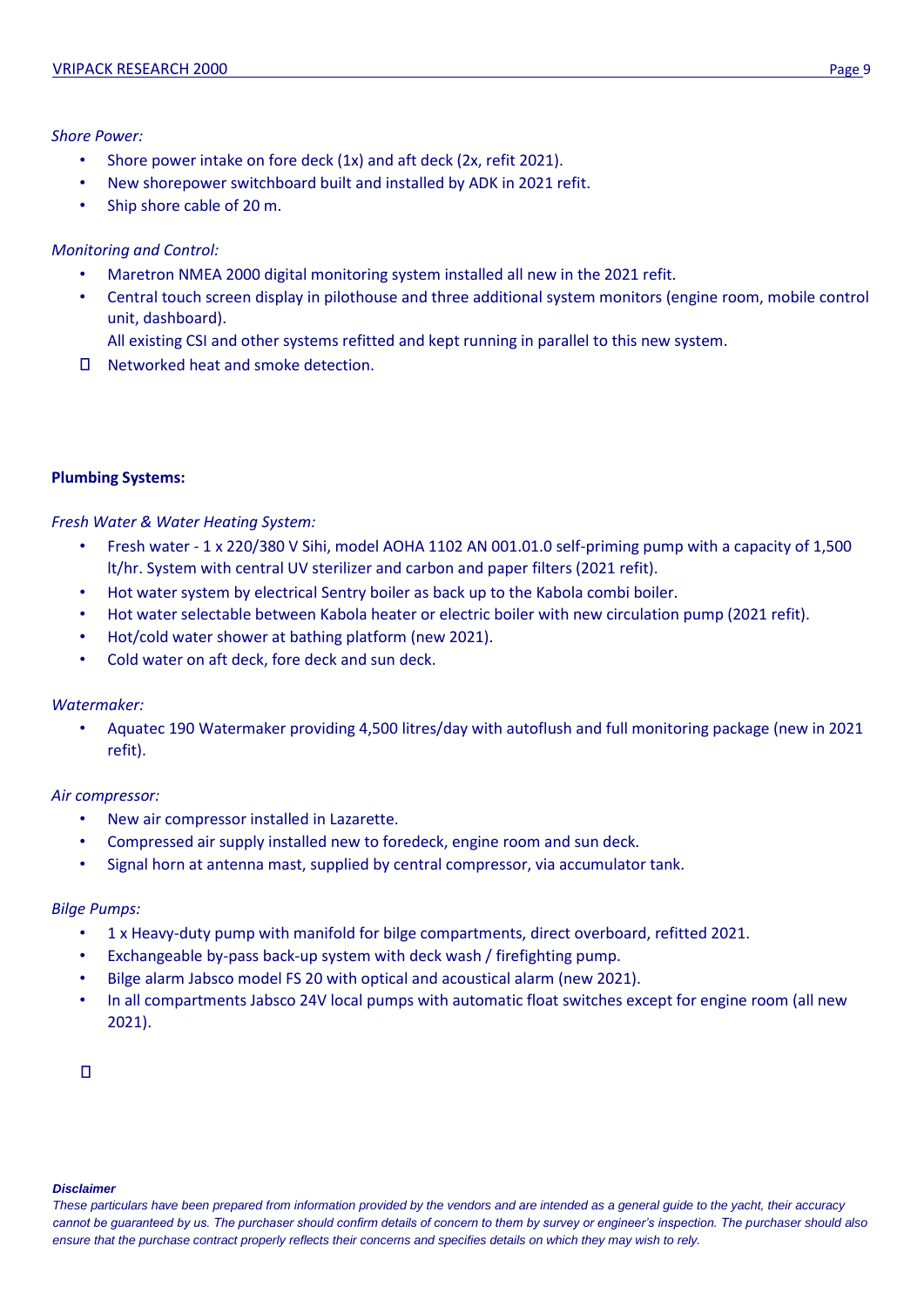## **Tankage:**

## *Fuel:*

- Total capacity of 15,710 litres.
- Steel double bottom tank with inspection manholes.
- Tanks are connected by a manifold.
- $2 x ± 2,455$  litres wing tanks in engine room.
- $2 \times \pm 3,136$  litres center tanks in front of engine room.
- $1 x ± 4,528$  litres front tank.
- Hart vacuum tank tender system.
- Station on starboard for fuel filling.
- All diesel tanks opened and cleaned in the 2021 refit. Other works carried out.
- New electronic fuel tank metering system fitted to all 5 tanks using Maretron. The existing Hart system kept as a backup (new 2021 refit).
- SIHI fuel transfer pump rebuilt.
- New fuel flow meters fitted to the SIHI transfer pump and the Alfa Laval fuel centrifuge.

## *Fresh water:*

- Total capacity of 4,000 Litres.
	- $2 \times 2$ ,000 litres steel tank with inspection manholes with electronic capacity meters.
- All tanks opened, cleaned and painted in 2021 refit as required and following upgrade carried out.
- Electronic water metering system fitted to both tanks by Maretron parallel to the Hart existing system.
- Rebuilt freshwater pressure pump and hydrophore system with central UV sterilizer and multi-stage filters.

#### *Disclaimer*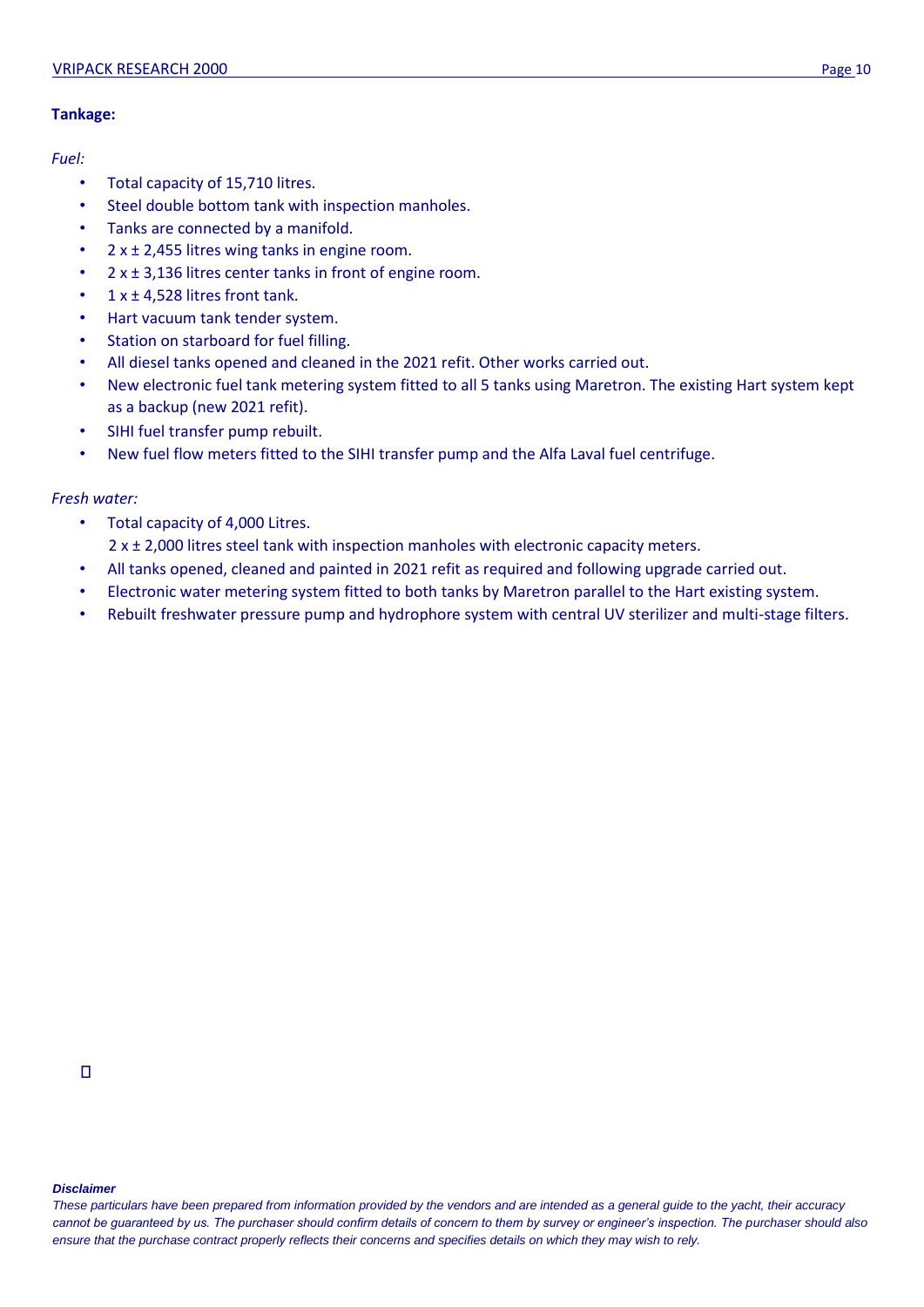## *Grey/Black water holding tanks:*

- Total grey water capacity of 150 Litres.
- $\cdot$  1 x  $\pm$  150 litres PP tanks with electronic high level alarm.
- The grey water goes from the grey water tank with automatic 24V pump into the black water tank.
- Total black water capacity of 1,000 litres.
- 1 x ± 1000 litres polyethylene tank with inspection manhole.
- Ship-shore connection and 2 direct overboard/discharge pump.
- Electronic high-level meter/alarm.
- All grey and black water PE tanks opened and cleaned in 2021 refit and the following upgrades made.
- Gobius tank metering and switching system upgraded and refitted, with new alarms using the Maretron system.
- All pumps rebuilt 2 x holding tank, grey water transfer, toilet vacuum pump.
- All flexible hoses replaced.
- Sewage tank ventilation to antenna mast, with new carbon filters.

## **Navigation Equipment:**

- Navigation Lights Certified Aqua-Signal as per international rules. Red over green lights. 1 x Anchor / Strobe combi light. All converted to certified LED bulbs in 2021 refit.
- Compass Holland IT type 9 on the wheelhouse top, with readout in the dashboard and interface to the electronic navigation systems.
- Positioning GPS SIMRAD MX510 Navigation system with digital display.
- Auto Pilot SIMRAD AP70 with separate manual steering panel, new 2014.
- Rudder Indicator Simrad rudder indication and by autopilot.
- Searchlight Sanshin HR 1012 G searchlight 24V remote controlled, 2 halogen lights each 55Watt and 2 reflectors controlled in wheelhouse.
- Horn Sonabel PL 450 Luxe directly connected to central compressed air supply.
- The electronics were upgraded during the 2021 refit.
- Furuno network with professional Doppler radar supported by commercial 24V computer system running Furuno TZ Professional with 2 x 27" pilothouse monitors, new 2021.
- AIS, sounder, satellite compass, Navtex and weatherfax are all run via the Furuno system, new 2021.
- Back up ruggedized Panasonic computer system for all navigation, communication and monitoring systems, new 2021.

## *Communication:*

- VHF Icom in wheelhouse with loudhailer at the mast (new in 2021 refit).
- Sailor VHF system.
- 3 hand-held VHF units
- Iridium GO satellite phone with mast antenna installed (new 2021 refit).
- Axis camera for monitoring the stern platform (new 2021 refit).
- Router system for shoreside Wi-Fi and cellular 5G network connections (new 2021 refit).
- Onboard ethernet and wireless networks for navigation communication, cameras and entertainment. (new 2021 refit).

## **Domestic Equipment:**

• Refrigerator – Liebherr KBP 2370-20 and Liebherr UK 1720 (new in 2021 refit).

### *Disclaimer*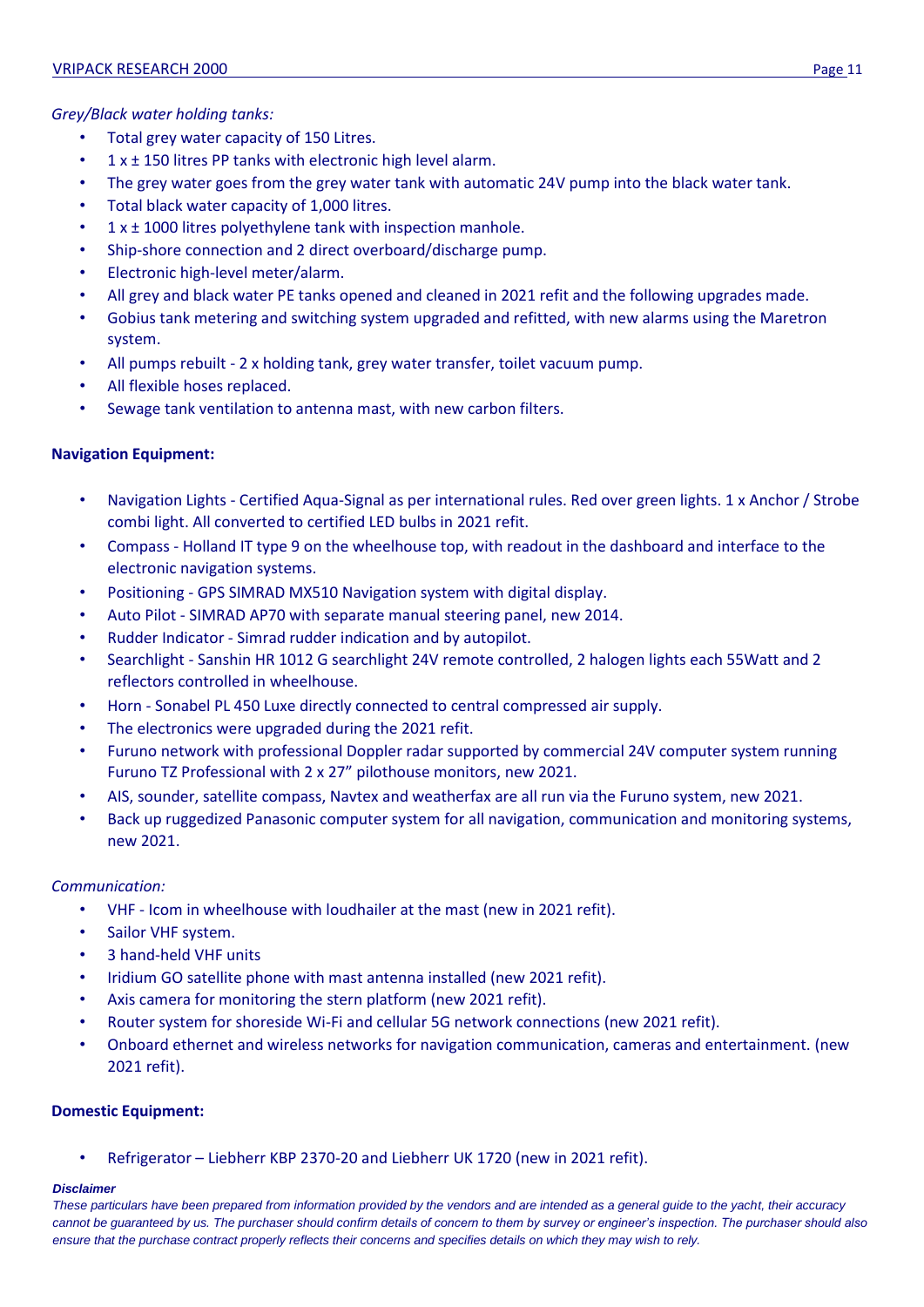- Freezer Liebherr GNP 1913 (new in 2021 refit).
- Cooker Gaggenau VI260114 induction cooktop (new in 2021 refit).
- Oven / Microwave Miele H 6200 BM combination oven and microwave (new in 2021 refit).
- Cooker Hood Custom built-in stainless steel and Corian panel. (new in 2021 refit).
- Dishwasher Miele G 6820 SCU with hotfill connection (new in 2021 refit).
- Stacked Miele WMG823 Washer with hotfill connection and Miele TWF620WP Eco T1 heat pump dryer in the laundry room (new in 2021 refit).
- Icemaker and drinks fridge on sundeck in wet bar.

## *Heads/Showers:*

- Make Jets model 39, vacuum flush toilets.
- Toilets have a Sealand vacuum pump type M3x400V, rebuilt 2021.
- 1 x vacuum tank for entire toilet system, cleaned and new plumbing 2021.

## *Air Conditioning & Heating:*

- Make Heinen + Hopman, compressors Marine Air type SCW 76 KS, capacity (±76.877) BTU.
- 2 x Compressor with cold-water circulation system and a 10KW heating element in both compressors.
- Hot or cold air is controlled with fan coils throughout accommodation (totally 9 fan coil units).
- Heating by 10 kw electrical element in air-conditioning system and by Kabola central heating system.
- During the 2021 refit the AirCo system had a complete service by Heinen and Hopman. All fancoils were serviced and controllers changed as required. The Fernstrum hull cooler was removed and sent for service and refitted with new hoses and clamps.
- A new Kabola diesel circulating warm water system was installed during the 2021 refit. The unit is located in the smoke stack for quiet operation with all transfer pumps and filters close by. Central control unit in the salon.
- Thermostat controlled radiators in all cabins saloon x 3, owners' stateroom x 3, all heads compartments have heated towel rails.
- The Kabola combi boiler offers constant warm water supply backed up by the electric boiler.
- During the 2021 refit, a new central extractor fan was fitted for all shower and heads compartments. All vent ducting was cleaned and renewed as needed.

## *Lighting:*

- Complete new LED lighting system fitted internally during the 2021 refit with Btchino switch and plug systems.
- Large and small BCE deckhead LED lights and dimmers in all cabins.
- All reading lights converted to LED.
- Red LED night lighting in the Pilothouse
- LED technical lighting in all technical and storage areas.

## **Accommodation:**

## *Summary of Accommodation:*

- Comfortable set-up with separated and centrally positioned galley, with easy access to all inside and outside seating areas and the cabins.
- Entrance door into the saloon from the aft deck and to the hallway from the stbd side deck.
- The interior is excellently custom built in a Dutch timeless style with selected oak and teak. The woodwork is satin varnished.

### *Disclaimer*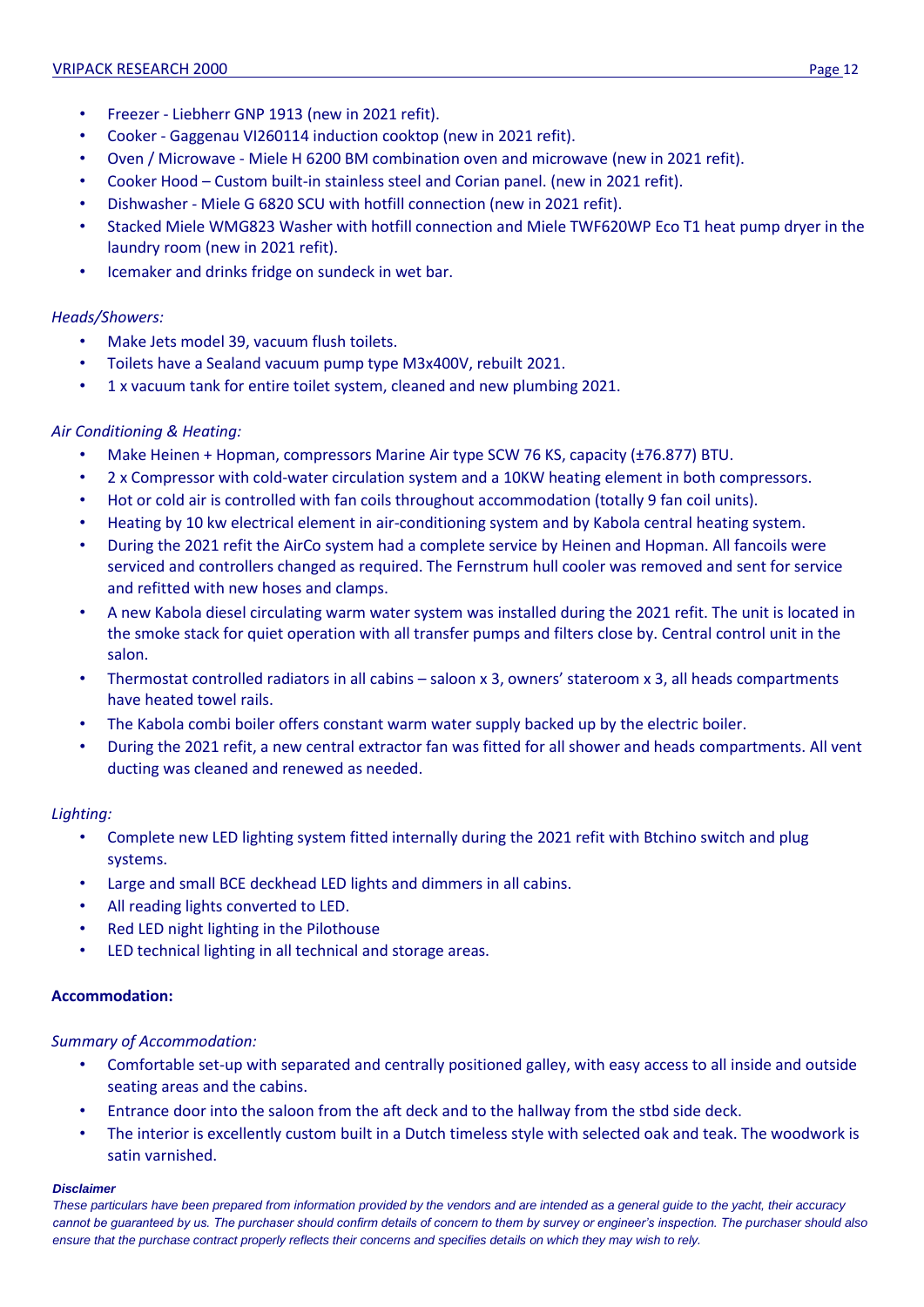- Teak varnished floors in wheelhouse, corridors, saloon, dining and crew's accommodation.
- Ceramic tiles flooring in all heads. Galley and storage area in commercial PVC flooring (new 2021).
- Luxury cream carpets throughout the Yacht in cabins and corridors (new 2021).  $\Box$  Ceilings in off-white leather and cushioned vinyl. Partly new 2021, partly refurbished  $\Box$  Corian worktops in kitchen (new 2021) and bathrooms.  $\square$  Stainless steel sinks (new 2021).
- Stainless steel fittings and hardware. New 2021 in galley.
- Stainless steel taps, make Grohe.
- Curtains of heavy quality fabric in beige in all cabins (new 2021).
- Electric controlled wooden louvred shades in the salon (new 2021).
- Manual controlled Luxaflex louvred shades in wheelhouse (new 2021).
- Sleeping accommodation for owner and 6 (+2) guests in 3 cabins and a total of 2 crew in 1 cabin.
- Mattresses and toppers on slatted berths bases (new 2021).
- All soft goods new in 2021 to a design concept and delivered and installed by Zijlstra, a supplier to the Dutch superyacht industry.
- Forepeak accessible by watertight deck hatch. With storage space for anchor chains. Natural ventilation.

## *Windows & Portholes:*

- Thermopane hard glass windows (6 mm exterior / 9 mm cavity / 5mm inside) in aluminium frames.
- Two windows opening fully in wheelhouse (new 2021) plus entrance door to the sun deck refurbished 2021 with new window. Hot air heated wheelhouse windows.
- 5 x Heavy-duty neoprene screen wipers with interval (2 20/min) and hot freshwater wash. Controlled on display in wheelhouse.
- Portholes 16 x steel frames and brass glass frames all opening, with storm shutters, all with insect screens.
- All WIGO hull window removed, serviced polished and refitted with new rubber seals (2021 refit).
- All hull windows fitted with new removable aluminium storm blinds from WIGO (2021 refit).

## *Interior Refit:*

- During the 2021 refit, the interior was upgraded with new soft goods in the main saloon and all cabins.
- Custom carpet flooring was fitted in the cabins, stairs and hallway below decks.
- All new curtains and rails.
- New soles in the galley and storage compartment.
- All new mattresses and berth sub structures.
- Other updates to the interior accommodation are described below.

## *Upper Deck Layout:*



### *Disclaimer*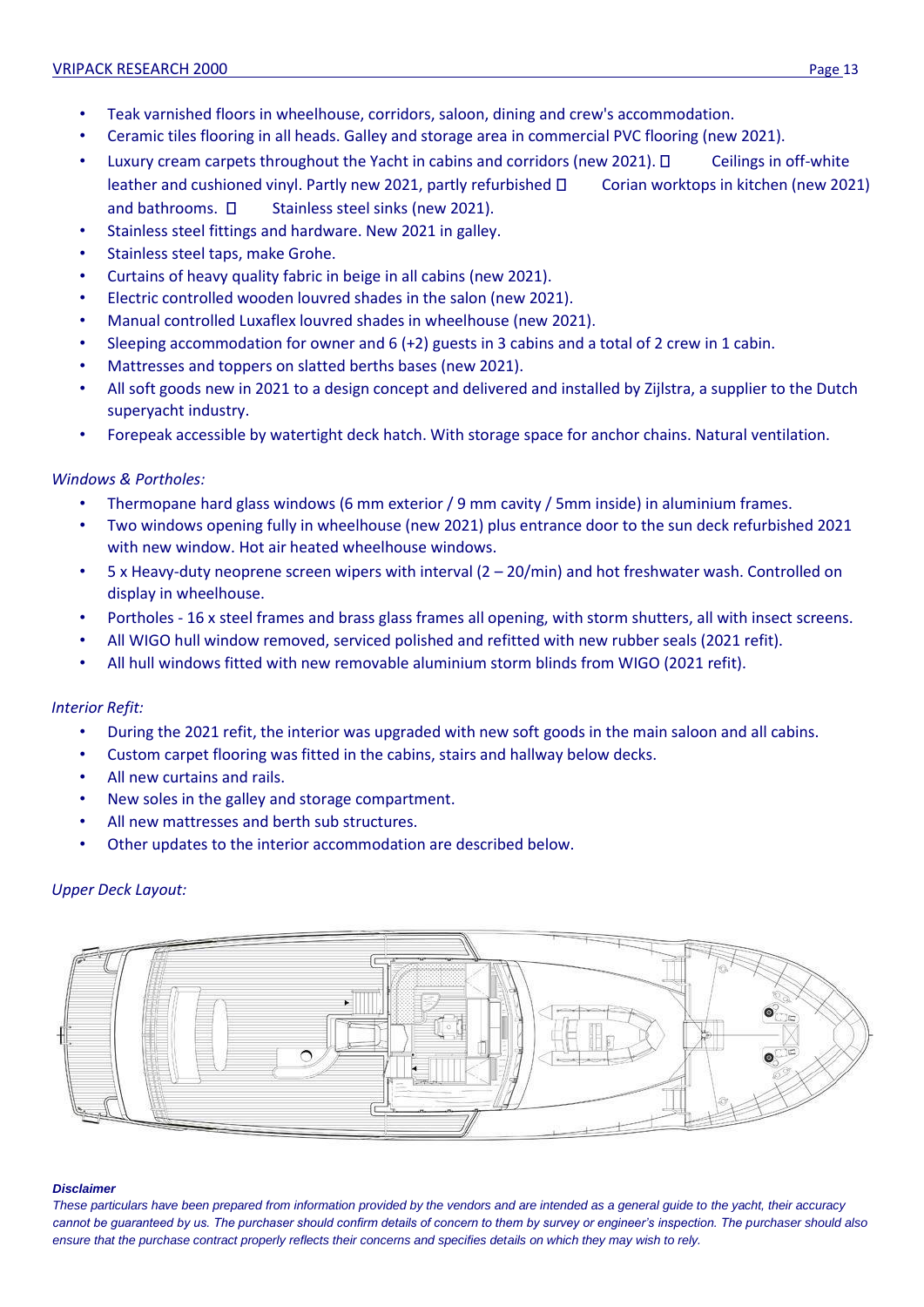### VRIPACK RESEARCH 2000 Page 14

### *Sun Deck:*

Spacious dining and sun area with locker-type sofa with fitted cushions and table built in. Sides of the table on sofa side can be turned for easy access to the sofa. Easily accessible area from the wheelhouse. A wet bar with an Isotherm fridge, CoMac icemaker and ample storage space. Large open area for sun lounging and "overflow" toy storage from boat deck. Sufficient storage space; 2 x storage in chimney for the remote unit with 7 meters of cable. Two separate lockers aft of pilothouse for storage of life jackets and safety gear.

Refitted in the 2021 refit with large custom sundeck table - new painted wooden table plate. New SIKA seams around the deck edges and deck furniture. ESTEK deck repaired as needed. Pilothouse entrance hatch refitted with new frame, seals, dogs and paint plus new double pane window. Top of the aft deck overhang painted and non-skid treated for storage and antenna options. New freshwater and compressed air supplies fitted. 3 x LED deck lighting systems fitted.

The antenna mast can be lowered to horizontal position with a hand-hydraulic system for bridge clearance and easy service access to antenna and lighting installations.

Substantial polished stainless steel railing 95cm high all around the sun deck, with stantion tops prepared to accept a sun awning structure if desired later.

### *Wheelhouse:*

Fully enclosed separate wheelhouse with good visibility and direct access to sun deck and flybridge. Excellent full headroom up to ± 204 cm. Logical and professional instruments and monitoring set-up for easy readability and yacht control. Locker space and bookshelves for manuals, sea-charts + others incl. safety. Recaro helmsman chair with head, arm and foot rests in blue leather. Chair is slidable for optimal positioning. L-shaped guest observation seating in blue leather with a table. Chart table with ample storage below. A big hatch in the ceiling can be manually opened for more natural light in wheelhouse and fresh air.

During the 2021 refit the dashboard was replaced with new layout and systems. This provides new working surfaces on both sides of the new instrument panel for chart work. New LED night lighting system, and optimized locker and storage spaces and new metal louvre blinds for the side window. There is a window wiper and washer system connected to the hot water system.

### *Compass Deck* / *Flybridge:*

#### *Disclaimer*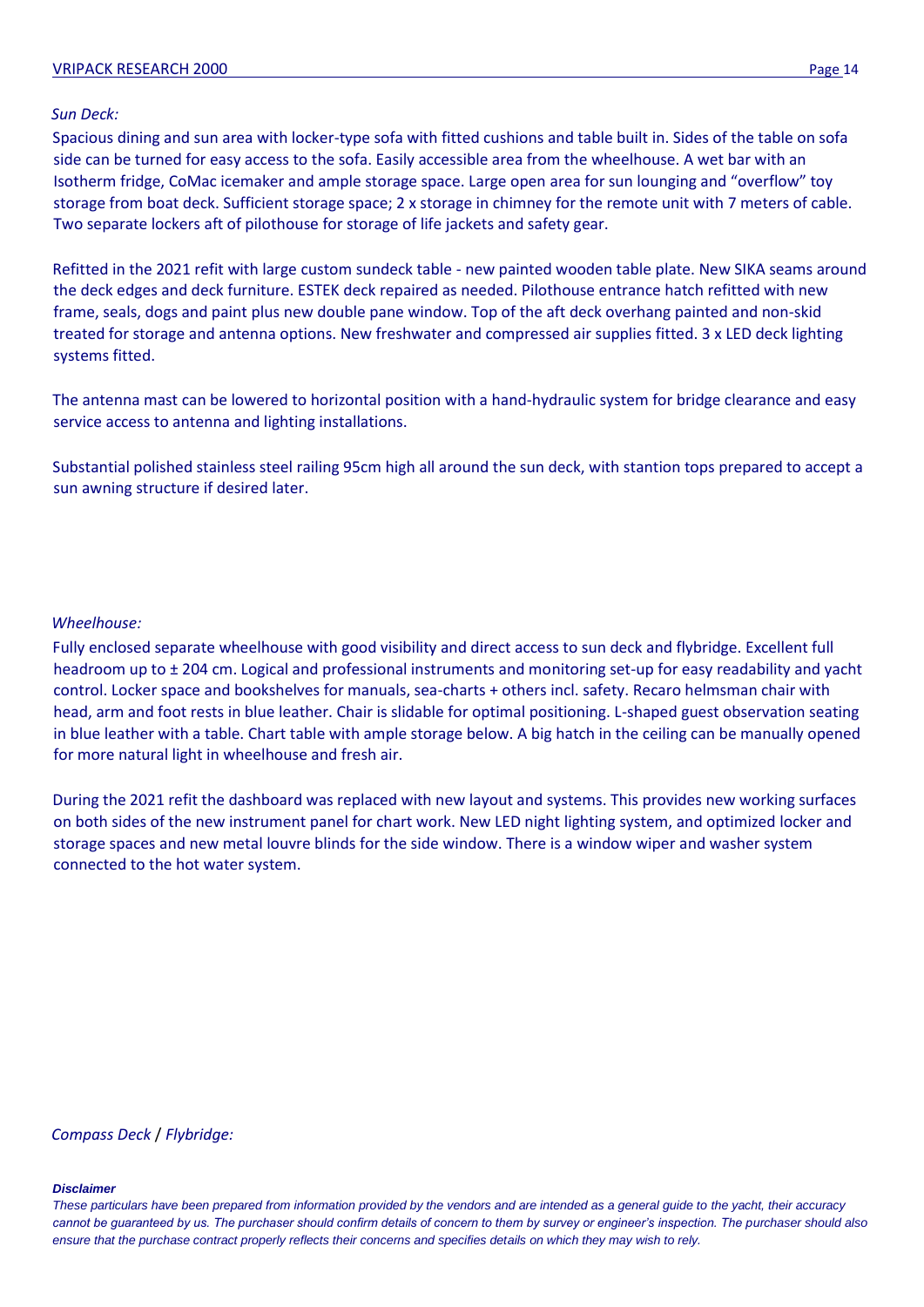

Open air steering observation seat with 360° visibility. Possibility to hook the remote unit with 7 meters cable in front of the observation seat. Remote unit is stored in the chimney on the sundeck. Wood deck plates removed for top weight reasons, deck painted non-skid light grey.

Large deck ventilation and emergency escape hatch refitted with new frame, seals and paint. Stainless steel and teak double seat bench fitted to deck.

Twin bench seat and a steering position for the mobile control unit. Large aluminium hatch to the pilothouse below, for easy communication and ventilation. Perfect place to set up lounge chairs with full privacy.

Substantial polished stainless steel railing 95cm high all around the compass deck.

## *Main Deck Layout:*



The yacht offers spacious and comfortable decks and above all safe handling and working area. The efficient and logic deck gear set-up requires a minimum of crew. A ± 96 cm high bulwark with stainless steel sea railing to ensure maximum safety. Polished stainless steel handrails along the superstructure.

### *Aft Deck:*

### *Disclaimer*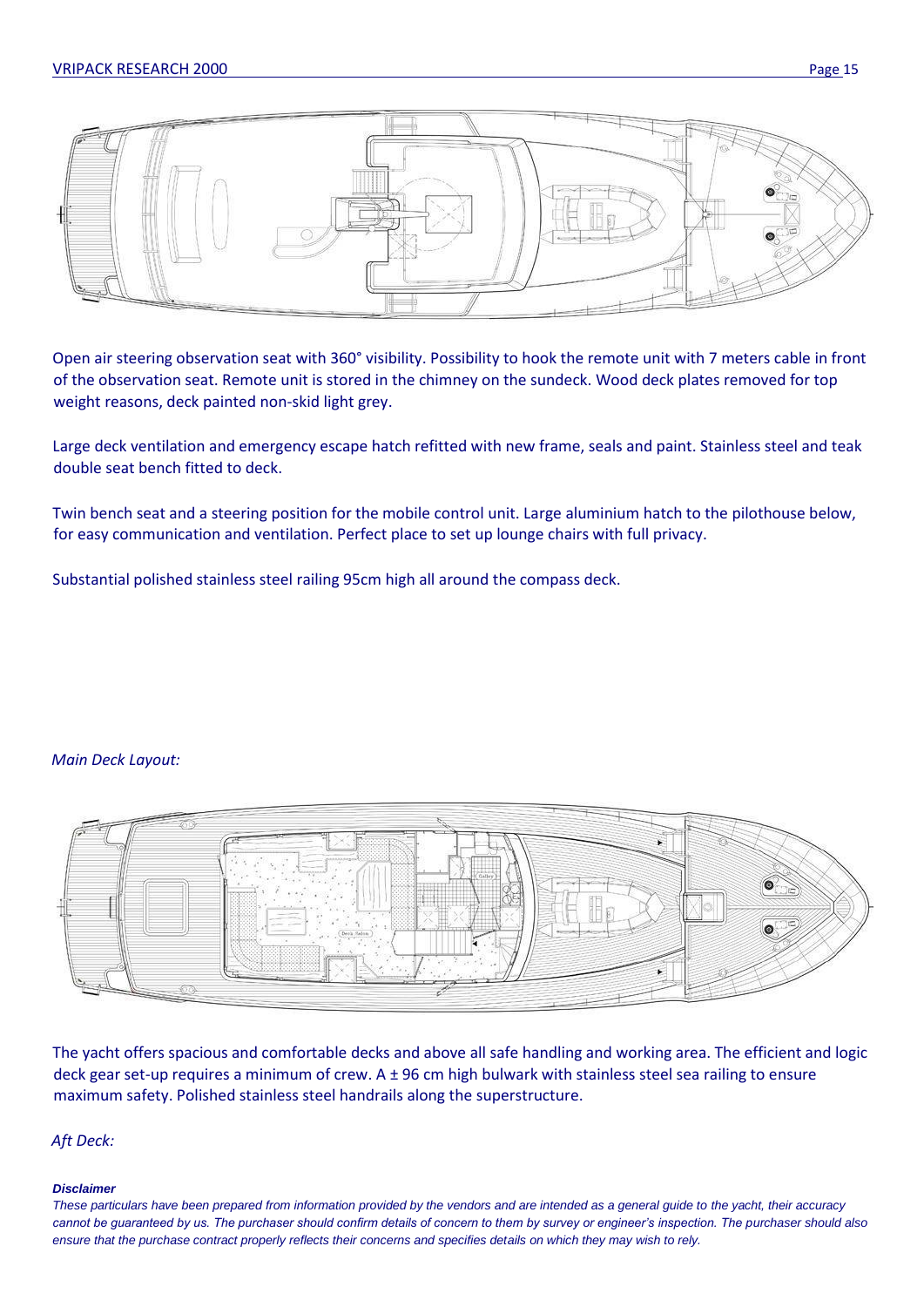Dining area with teak deck and locker-type sofa. The aft deck offers entrance to the lazarette and the engine room via a large watertight hatch. There is also access to the swimming platform. There is LED lighting on the aft deck. Two electrical capstans as well as a seawater and fresh water outlet. New stainless steel stern-line tubes welded in for stern and towing lines (2021 refit). Lazarette hatch refitted with new stainless hardware and seals (2021 refit).





### *Saloon:*

Comfortable set up with headroom up to ± 203cm. Large 6 guests L-shape sofa of light grey heavy quality fabrics and cushions with a side table, which has an integrated storage for wine bottles. The sofa has storage under the seats. Big windows for natural light and views. Built-in cupboards and lockers. During the 2021 refit new upholstery was fitted to the sofa bench seats, and there are 3 barrel seats fitted with new upholstery, as well as new wooden louvre window blinds powered electrically with remote operation in 5 zones. A new Samsung flatscreen with Ethernet connection was mounted 2021 on an adjustable support.

Open dining area next to saloon with headroom up to  $\pm$  203 cm. Nice arrangement, L-shape sofa for 6 guests with plenty of space under the seats. With the three extra barrel seats there is total dining space for 8-10 guests. Cupboards for seaworthy stowing of glass and chinaware and cassettes for cutlery. New upholstery refit 2021.

## *Galley:*

U-shaped galley with direct access to main deck. Excellent full headroom up to ± 200 cm. Cupboard, locker and drawer space fitted out for seaworthy stowing. Direct access from galley to an extra storage room with freezer and storage shelves. Very convenient to keep stocks. Corian worktop and splashbacks and stainless steel sink. Outside the galley in corridor there is extra storage.

During the 2021 refit the Corian was replaced and the basins, taps and protective side coverings. All the plumbing and electrical installations are new with new appliances by Miele, Gaggenau and Liebherr. The shelves and storage spaces were optimized.

#### *Disclaimer*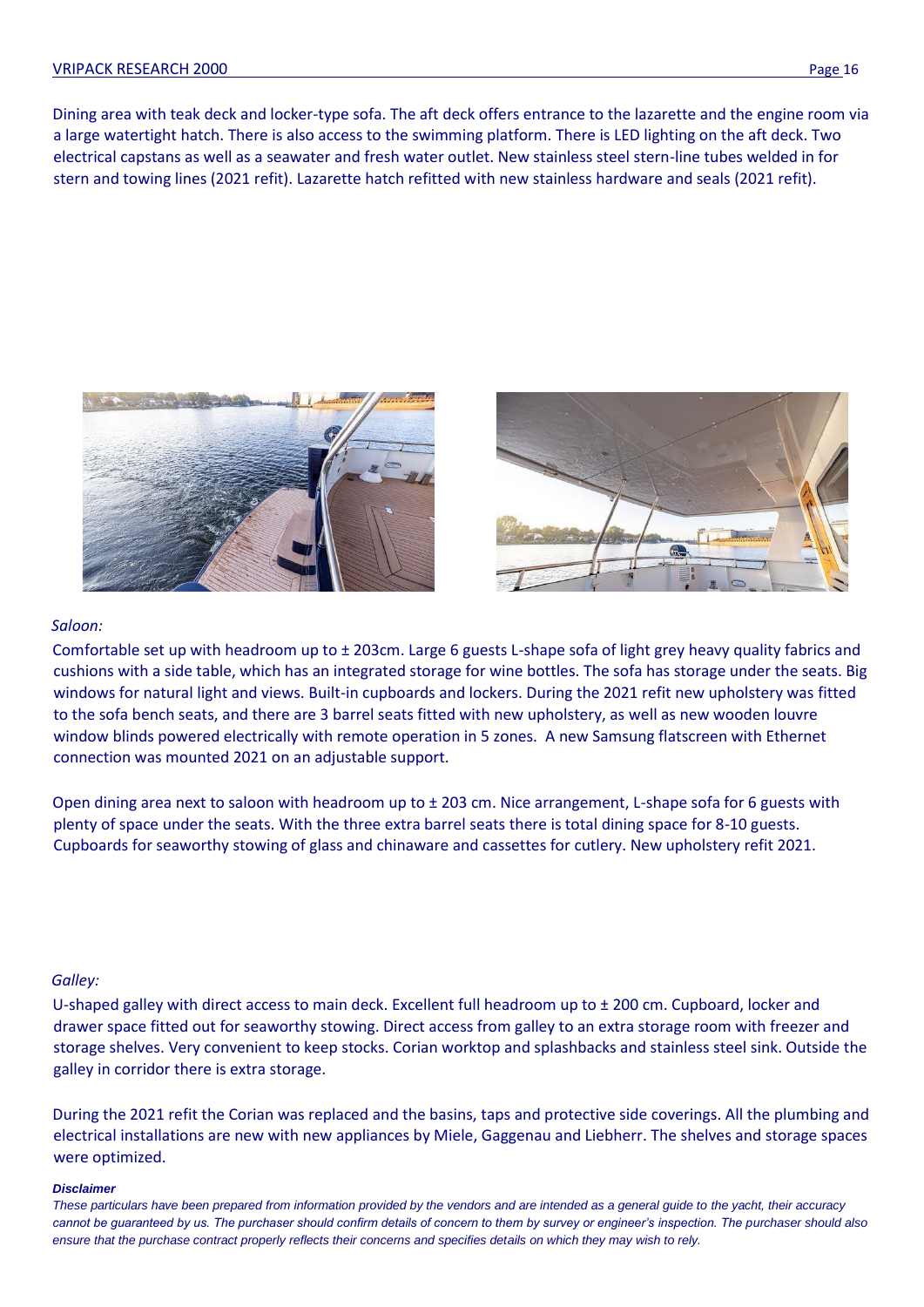## *Storage:*

Separate storage locker accessible by watertight door on port side deck. Large storage boxes on the fore deck and aft deck for lines and deck gear.

## *Lower Deck Layout:*



## *Owner/Master Cabin:*

Spacious set up with headroom up to ± 197 cm. King-size 2-persons berth of ± 180 x 200 cm length, lockers and drawers on both sides. Two single mattresses with toppers, new 2021. Very comfortable. Two lockers for clothing on both sides of cabin.

During the 2021 refit all the deckhead panels and side panels were replaced with noise reduction vinyl covers. Painted surfaces refinished. New carpet and curtains, all new LED lighting.

## *Owner Bathroom:*

En-suite separate toilet and bathroom, both with washbasins. Jets toilet model 39. Porcelain toilets pots. Toilets have vacuum system installed on a Sealand vacuum pump type M3x400V. Separate shower cabin. Worktops in bathrooms is Corian. Headroom up to ± 196 cm. Bathroom and toilet have windows in ceiling with insect screens. Grohe stainless steel taps. New glass shower door and towel radiators fitted during 2021 refit.

### *Guest Cabins:*

Offering berths for a total of 4 + 2 guests in the identical 2 guest cabins, excluding owner cabin. Two guest cabins with headroom up to ± 194 cm offering 2 twin berths of ± 90 x 200 cm length and 1 demountable bunk berth for each

### *Disclaimer*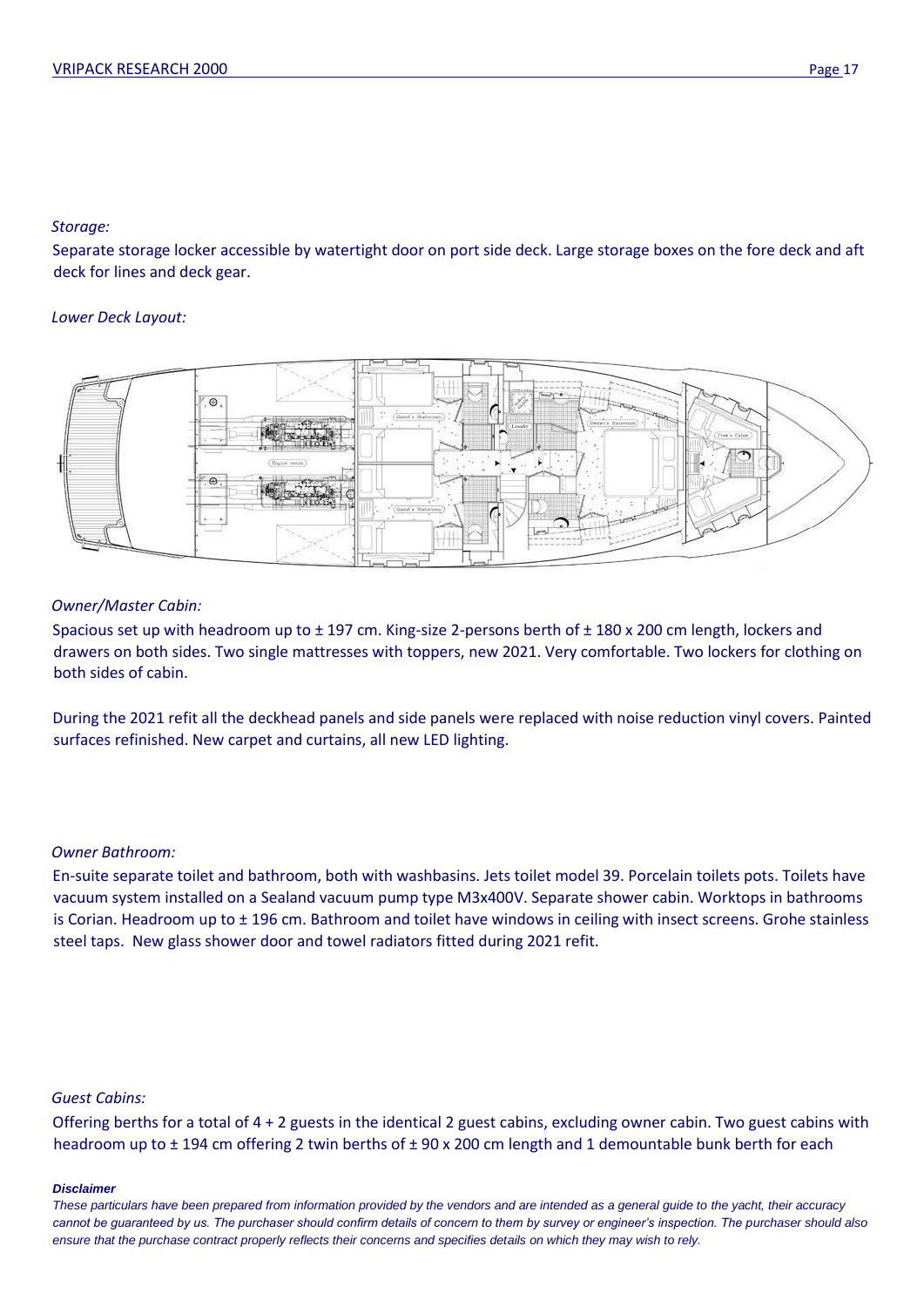cabin. The 4 fixed berths have bed slats with mattresses and toppers. Storage space under the twin beds. One cabinet for clothing in each cabin.

During the 2021 refit all deck head and side panels for both cabins were replaced with noise reduction vinyl covering. Painted surfaces refinished. New carpet and curtains, all new LED lighting.

## *Guest Bathrooms:*

Both ensuite guest bathroom are identical, with vacuum toilet Jets Model 39 and shower cabin. Corian worktop, Grohe taps and white tiles on flooring. A lot of natural light because of ceiling window with insect screen. Glass shower door and towel radiators (2021 refit).

## *Lavatory:*

Converted to laundry room with separate Miele washer + dryer, can easily be converted back to day head, with Jets 39 head in storage. Located at lower deck with washbasin, storage lockers and a powerful exhaust fan. Headroom up to ± 195 cm.

## *Locker in Corridor:*

Storage space on corridor for storing clothes, supplies, iron board etc. Additional large storage area below the staircase.

## *Crew Cabin:*

Separate access for crew to deck for optimized owner's privacy. Cabin offering berths for a total of 2 crew with headroom up to  $\pm$  195cm offering twin berths of 70 x 200 cm, currently used for storage. With combined toilet and shower with Jabsco toilet. Storage under the berths.

During the 2021 refit new shower plumbing was installed, a new 24v automatic bilge drainage system including for the anchor locker and the air conditioning fancoil was repositioned and refitted.

## *Engine Room:*

Professional, clean and spacious walk-around set-up with excellent full headroom up to ± 180 cm overall. Entrances by watertight aft deck entrance hatch via the lazarette and a watertight door to the stbd side deck. All installations and equipment where required flexible mounted. Heavy duty and professional installations are easyly accessible. First class good piping and labelled installations/manifolds and valves. Central cooling water intake only for the cooling of the port generator exhaust, watermaker and deckwash. The engines, generators and air conditioning have closed intercooling systems with 5 x Fernstrum hull coolers recessed into individual hull pockets for protection and efficiency.

Aluminium/anti-slip profile removable floor-plating.

### *Disclaimer*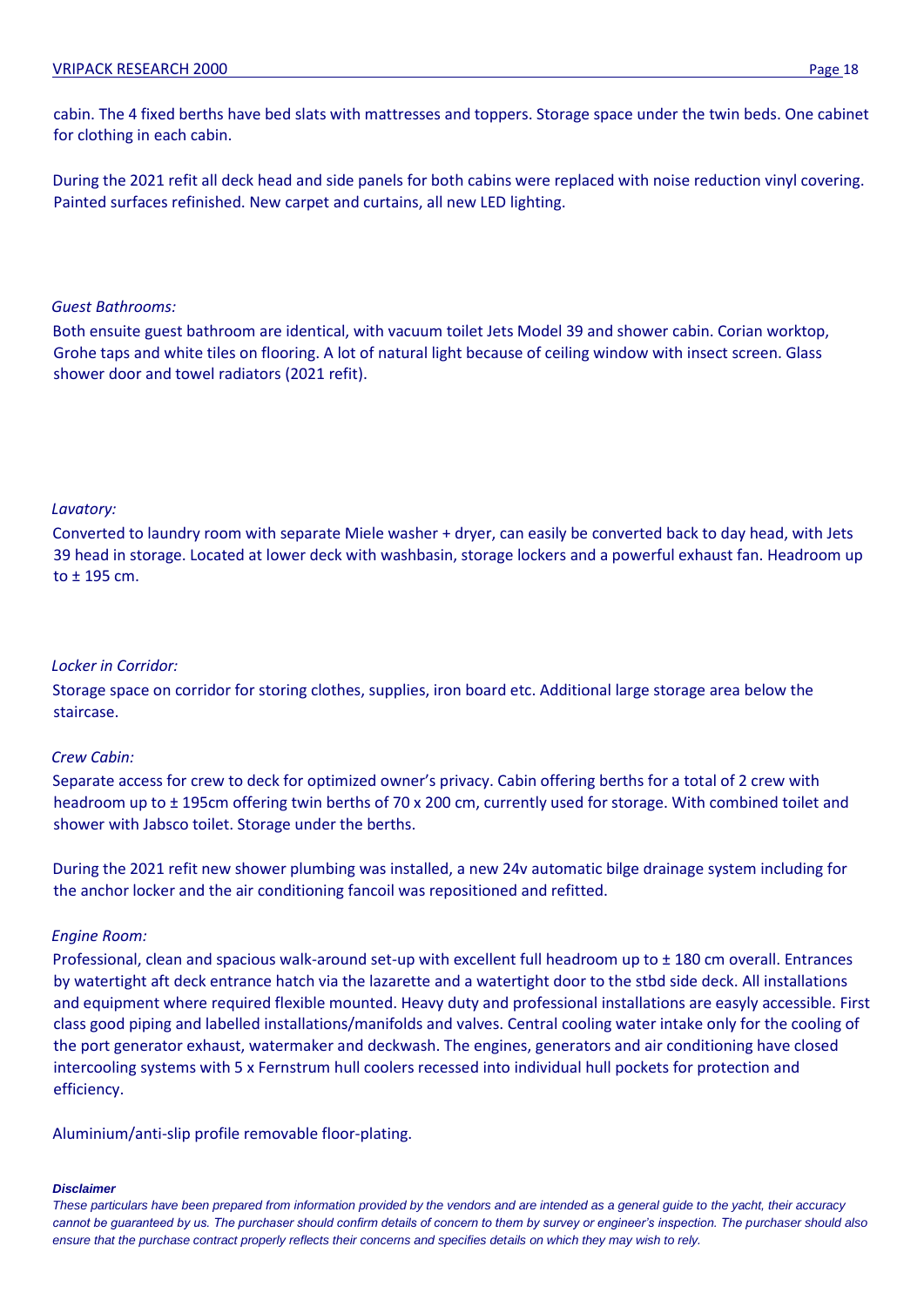## *Lazarette:*

Accessible by large watertight hatch which houses the electric systems, watermaker, compressor and steering gear. Watertight door and air ducts with fire flaps to the engine room. Seaworthy storage space for deck gear, bicycles, maintenance aids, cables and hoses. 2 x Pabst electric 5-stage ventilators port and stbd to the aft deck bulwarks.. Lazarette completely emptied and new systems installed and refitted in line with the new systems layout. New paint and custom storage boxes installed in aluminium frames for storage of tools and spares.

## **Deck Equipment:**

### *General:*

- Swim Platform by stern integrated swim platform with Sikafloor deck finish (new 2021).
- Multiplex carbon fibre swimming ladder (new 2021).
- On the bathing platform is a hot/cold water shower (new 2021).
- When boarding there are entrance doors in the bulwark on port and starboard side, with a removable custom stainless steel boarding ladder.
- There is an extra door in the bulwark on the fore deck at starboard side to have easy access to the tender.

## *Anchoring & Mooring Equipment:*

- 2 x Single gear model windlass, make Maxwell VWC 4500 C HYD 2040 kg and speed 10 m/min. Hydraulic capstan models with chain wash. Removed, serviced and refitted with new seals and bearings etc. during 2021 refit.
- Stainless steel chain stoppers and devil's claws. Chain length colour indication.
- Controlled by remote control unit at foredeck and can be controlled from wheelhouse.
- Anchor locker lining paint system repaired and optimised for chain storage and hatch refitted with new seals (refit 2021).
- Improved chain locker drain system with pipes and valves to forward bilge and overboard discharge (2021 refit).
- LED foredeck flood lighting on mast and floor lighting for anchor handling and manoeuvring (2021 refit).
- 2 x 110 KG galvanised steel anchors, type Pool-N in bow anchor roller stainless steel hull-shell pockets with protective polished stainless steel bow plate and strips down to the waterline.
- 2 x 110 m stainless steel anchor chains of 14 mm stowed in separate chain lockers.
- Vertical type capstans on each anchor winch.
- 2 x electrical Maxwell Type VC2200 1000kg mooring winches on aft deck push-button controlled, refitted 2021.
- 8 x Fenders.
- Mooring lines various as present and two extra long shore lines on storage rollers on the aft deck rail.

## *Covers, Canvas & Cushions*:

• Cushions - sundeck sofa.

### *Disclaimer*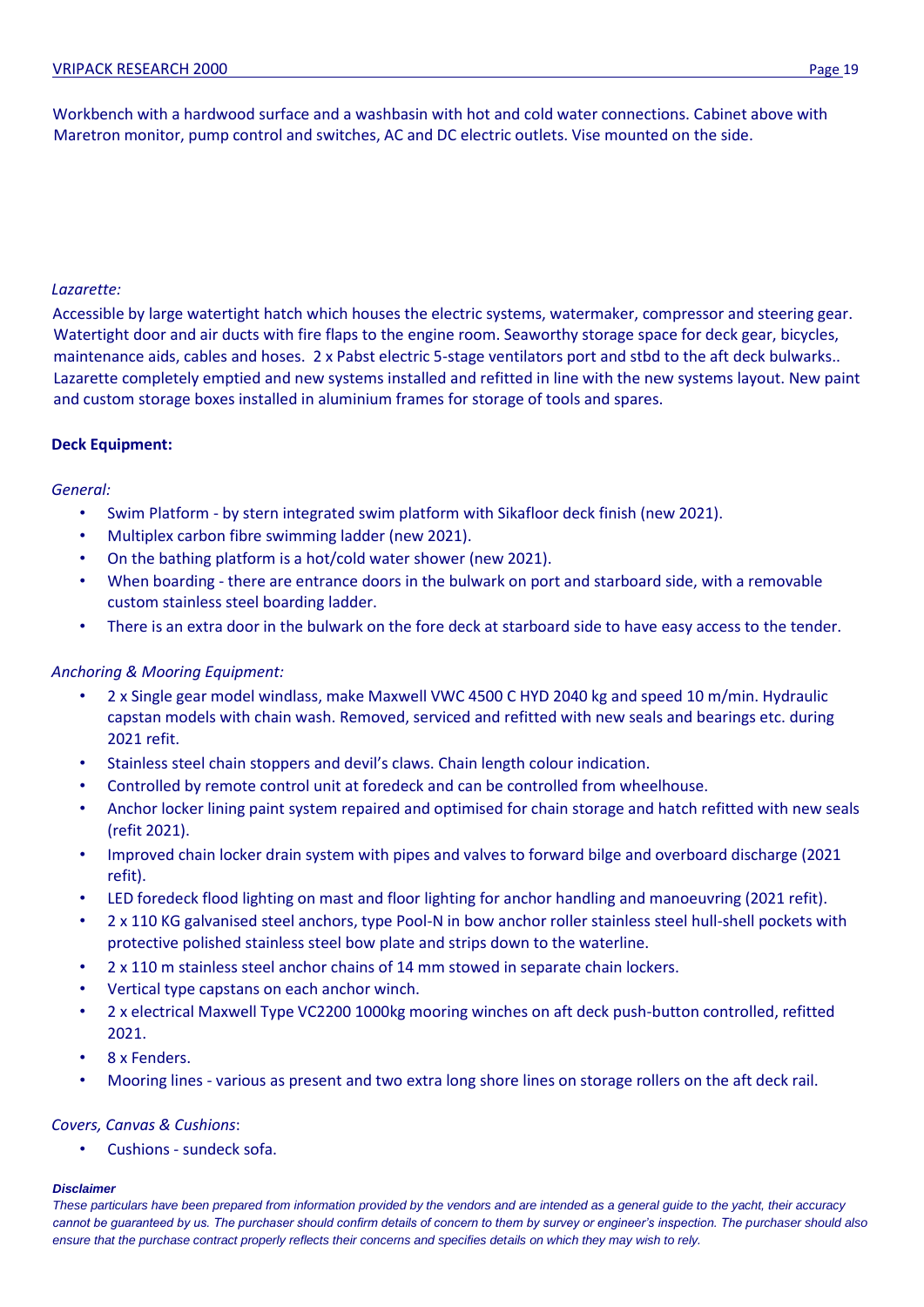## *Boat Deck, Tender & Outboard:*

- Tender crane 1 x Custom built max load ± 900 KG, handled by Dyneema cable . New 2021 to Lloyds approved drawings.
- The crane is operated by hydraulic cylinders and winches (new 2021).
- New Naiad 4.3 commercial grade RIB tender, custom designed and built by Naiad in NZ to fit the boat deck space. Aluminium hull with integral hull tank and double inner and outer tubes for safety. New 70hp Yamaha outboard. Aluminium fore and aft bench seats with Sunbrella upholstery and aluminium centre console, both painted in Awlgrip midnight blue (matching yacht's hull color) and with full set of navigational and communications electronics (new 2021).
- New custom built removable tender storage cradle in aluminium powder coated white with dedicated storage space for large fenders and kayaks, surfboards (2021 refit).
- 4 x Custom stainless steel fender holders by the crane mast (refit 2021).

## *Safety Equipment:*

- 2 x 6 person Viking Ocean liferafts serviced 2020 and moved to optimized positions on the sides of the pilothouse.
- 4 x Jon buoy diameter 55 cm, man overboard.
- 8 x Life jackets in locker.
- 2 x extra long shore lines, on manual line storage spools, mounted on the aft deck railing.
- 406 EPIRB with GPS (new 2021).

## *Fire-fighting equipment:*

- Firefighting/deckwash system 1x 220/380V Sihi model AKHK 5101 AN electric/heavy-duty pump. Refitted 2021
- Sea water on fore and aft deck with hose.
- Exchangeable by-pass/back-up system with bilge pump.
- automatic Firepro systems in engine room and lazarette (new 2021).
- 5 x Portable fire extinguishers.
- Manual fuel shut down at the fuel fill station outside engine room.

## *Alarms:*

- 2 x CSI 10 point alarm panel in wheelhouse.
- 4 x Bilge alarm.
- 1 x Gray water tank.
- 1 x holding tank.
- $1 \times$  Racor filter water alarm.  $\Box$   $1 \times$  Hydraulic tank.
- 1 x Fire alarm in engine room.
- 1 x Spare.
- Integrated digital Maretron monitoring and control system (new 2021).

### *Disclaimer*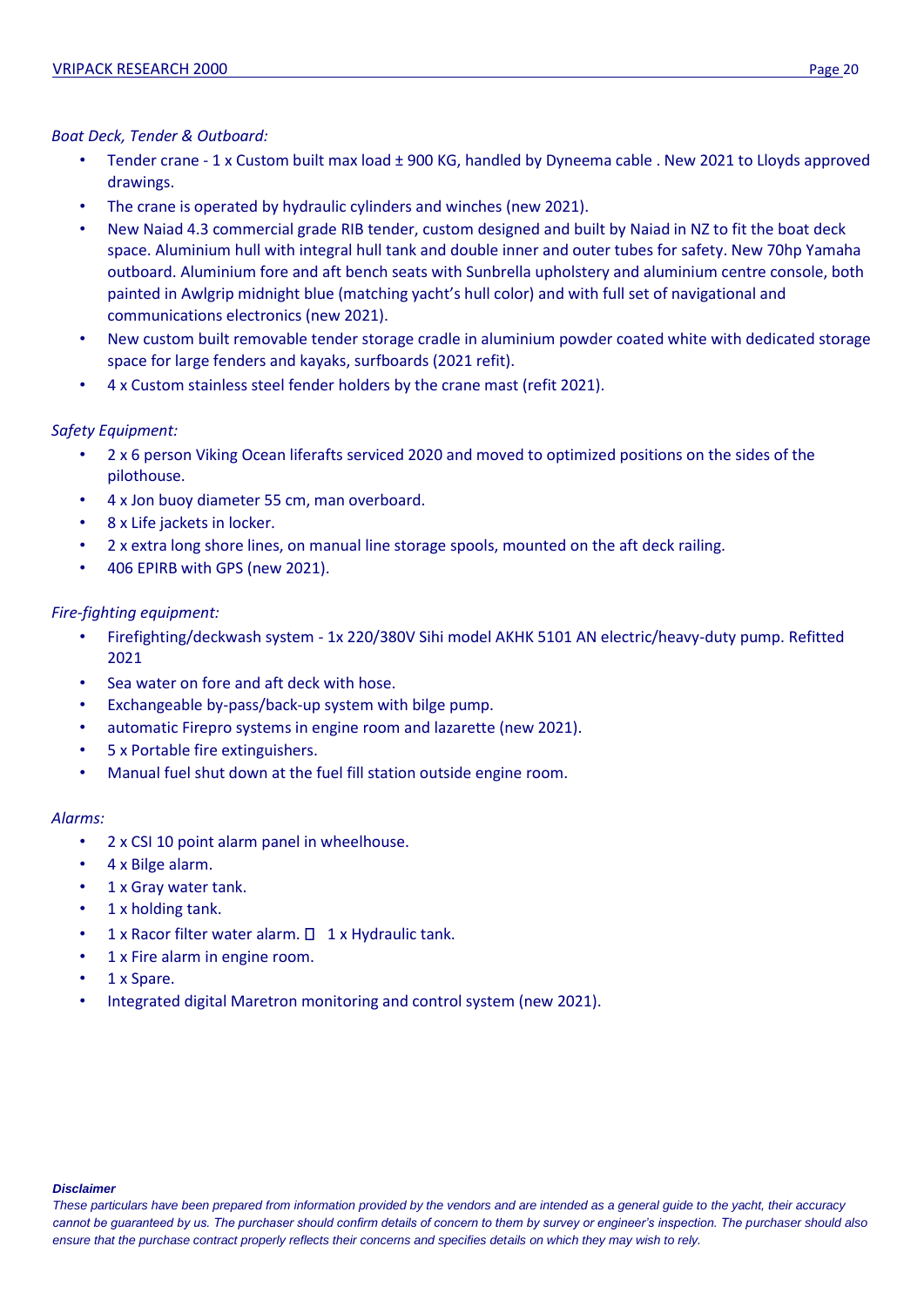

#### *Disclaimer*